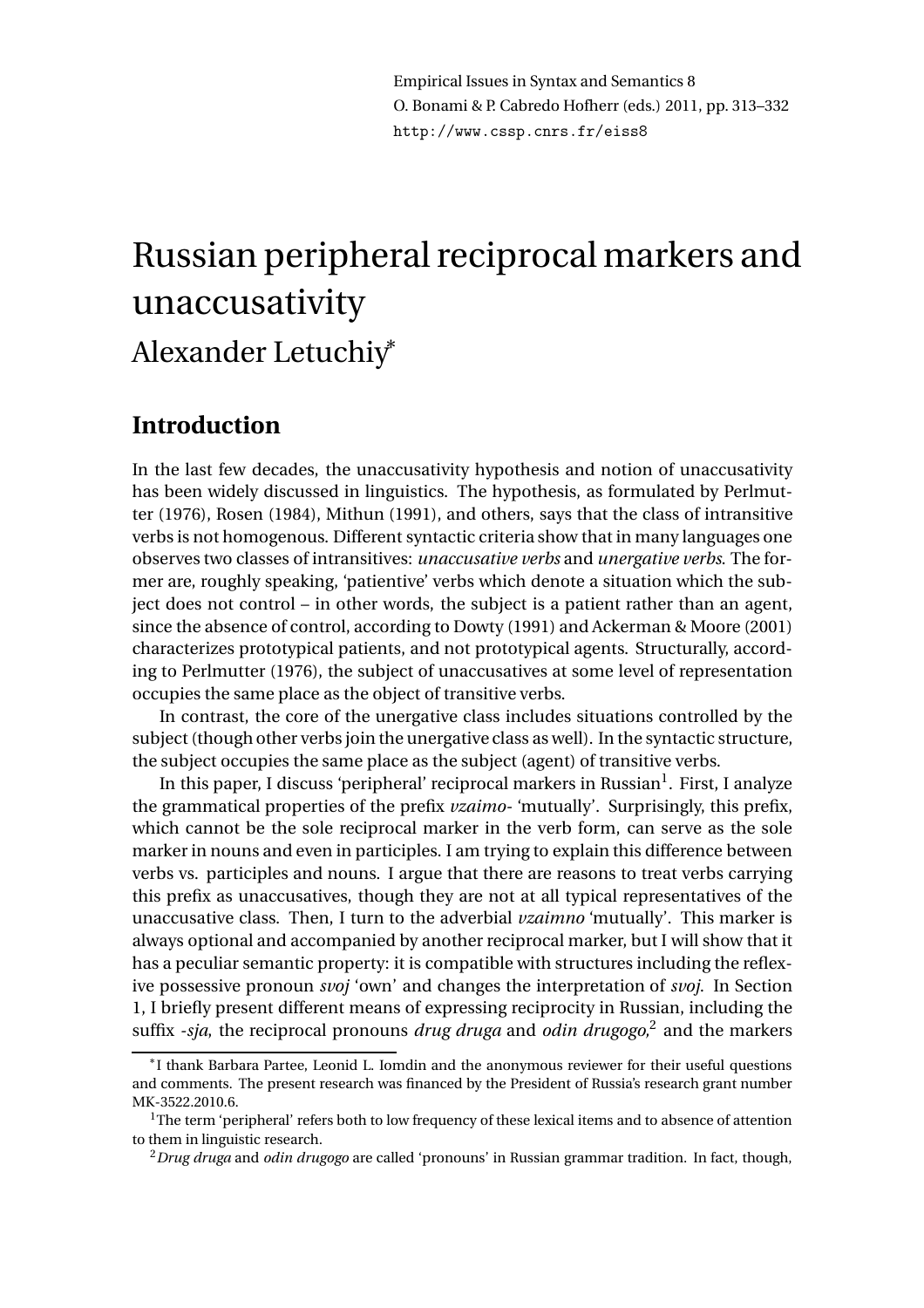*vzaimo-*, *vzaimno* and *vzaimnyj*. In my paper, I will focus on the last group of markers. In Section 2, the prefix *vzaimo-* and its relation to reciprocity and unaccusativity is discussed. Finally, in Section 3, I analyze the properties of the adverbial *vzaimno*.

# **1 Means of expressing reciprocity in Russian**

In Russian, as in many other languages, reciprocity is expressed with a variety of means which belong to different domains of grammar.

#### **1.1 Pronoun drug druga**

The main reciprocal marker, both in respect of text frequency and lexical productivity, is the pronoun *drug druga* 'each other'. Though synchronically it seems to include the forms of the word *drug* 'friend', historically it contains two forms of the short masculine form of adjective *drugoj* 'other' which is rather natural for reciprocal markers.

The first component of the pronoun is always in the form  $drug^3$ , whereas the second one reflects the case and syntactic position of the second (syntactically lower) participant of the reciprocal relation: it is accusative DO in (1), dative IO in (2) and accusative complement of the preposition  $za$  'for' in  $(3)^4$ .

- (1) Vanj-a Vanja-NOM and Petja-NOM not like-PST-PL other other-ACC i Petj-a ne ljubi-l-i drug drug-a. 'Vasja and Petja did not like each other.'
- (2) My doverja-em drug drug-u. we trust-PRS.1PL other other-DAT 'We trust to each other.'
- (3) Na vybor-ax on election-PL.LOC politician-PL.NOM vote-PRS.3PL other for other-ACC politik-i golosuj-ut drug za drug-a. 'On the elections, the politicians vote for each other.'

The pronoun has virtually no restrictions on its use except the one which was pointed at by Knjazev (2007): the pronoun can hardly be used in the position of agentive instrumentally-marked NP in passive constructions such as ? *ranen-y drug drug-om* 'injured by each other'(injure.PART.PASS-PL other-NOM other-INS).

they are complex diachronically and even synchronically: for instance, prepositions occupy the position between the components of the pronouns and not before both components (e.g. *drug s drugom* 'with each other'), contrary to English where prepositions occur before both elements (*with each other*).

<sup>&</sup>lt;sup>3</sup>Note that this form of the first component does not always correspond to syntactic subject. The pronoun *drug druga* can be bound by two non-subject referents, for instance: *Ja poznakomi-l-* $\emptyset$  Vasj-u *i Petj-u drug s drug-om* (I.NOM introduce-PST-SG.M Vasja-ACC and Petja-ACC other with other-INS) 'I introduced Vasja and Petja to each other', where the pronoun is bound by the direct object and the prepositional phrase with *s* 'with'.

<sup>4</sup>Abbreviations: 1, 2, 3 - first, second, third person; ACC - accusative case; DAT - dative case; F feminine; INS - instrumental case; LOC - locative case; M - masculine; NACT - non-active (middle) inflection; NOM - nominative case; PART - participle; PASS - passive; PL - plural; PREF - prefix; PRS present tense; PST - past tense; REC - reciprocal; REFL - reflexive; SG - singular.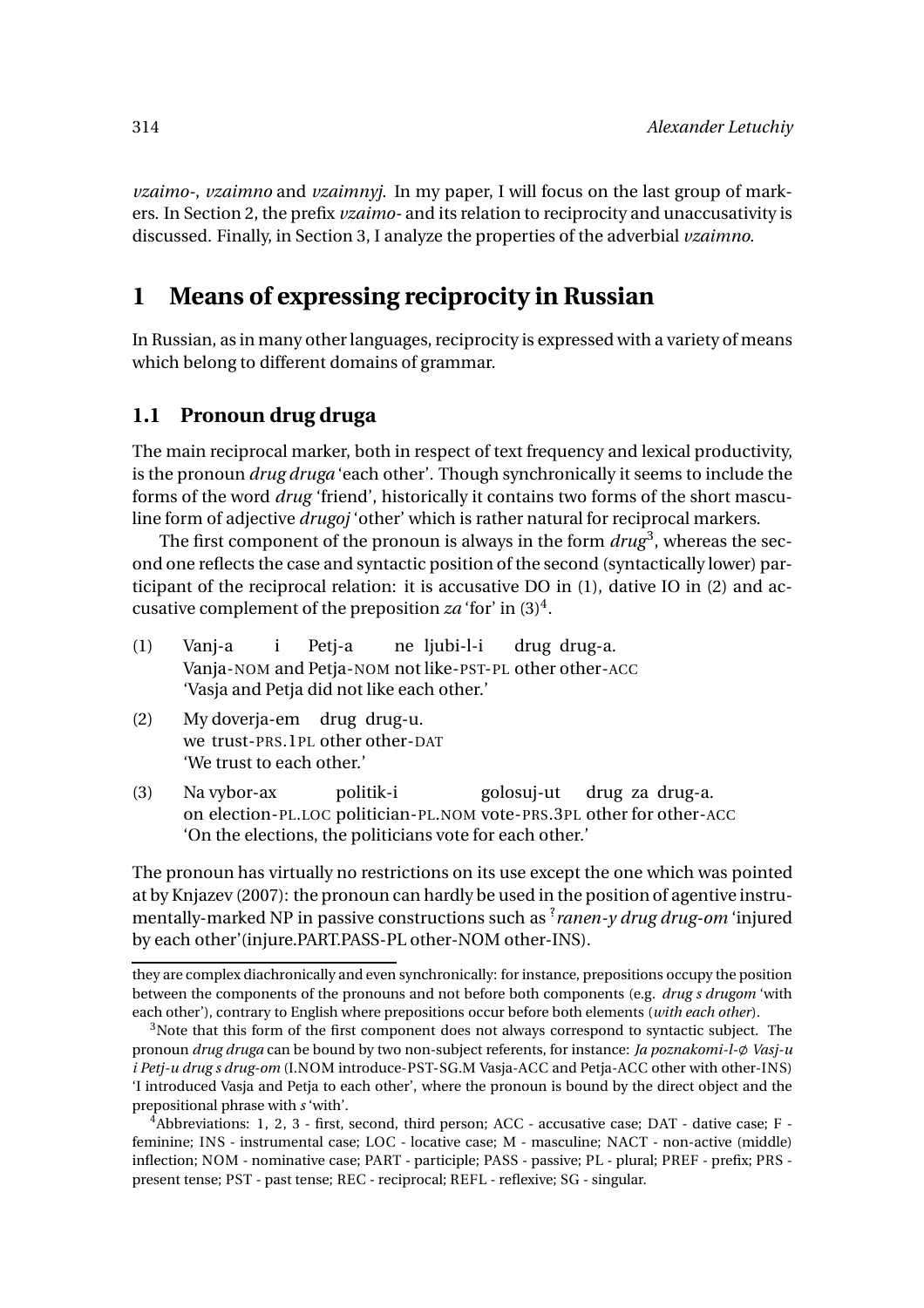Another reciprocal pronoun is *odin drugogo* 'one another' which is much less frequent than *drug druga* but does not differ from it significantly, both in semantic and syntactic respects. For instance, in examples (1)-(3) *odin drugogo* could be substituted for *drug druga*. Knjazev (2007) notes that there is one semantic difference, though it is a tendency, rather than a strict rule: *odin drugogo*, more than *drug druga*, tends to denote reciprocal relation between **two** participants.

## **1.2 Suffix** *-sja*

The most grammaticalized (but not the most frequent and productive) marker of reciprocity is the intransitivizer *-sja*. Though almost all European languages have a cognate suffix or clitic, productivity of particular readings differs from one language to another. In some languages, such as Bulgarian and French, the reciprocal reading is very productive, whereas in some others, including Russian, it appears to be a peripheral phenomenon. According to Knjazev (2007), only two groups of verbs regularly have reciprocal derivatives on *-sja*: namely, aggressive contact verbs, such as *tolkat'* 'push', *pixat'* 'push aggressively', and 'close relation verbs' – the group which includes some verbs of contact, such as *celovat'* 'kiss', *obnimat'* 'hug', as well as some lexemes denoting social events, for instance, *vstretit'* 'meet', *uvidet'* 'see', 'meet':

- (4) a. Paren'- $\emptyset$ boy-SG.NOM kiss-PST-SG.M girl-SG.ACC  $celova-l- $\emptyset$$ devušk-u. 'The boy kissed the girl.'
	- b. Na skamejk-e on bench-SG.LOC kiss-PST-PL-REC boy-SG.NOM and girl-SG.NOM celova-l-i-s' paren'- $\phi$ i devušk-a. 'A boy and a girl were kissing on the bench.'
- (5) a. Menja kto-to I.ACC someone.SG.NOM push-PST-SG.M tolknu-l-ø. 'Someone pushed me.' b. V metro vs-e tolkaj-ut-sja
	- in metro all-PL.NOM push-PRS.3PL-REC 'Everyone pushes each other in the metro.'

In other words, we can say that -*sja* alone marks the reciprocal meaning with 'inherent reciprocals' (Kemmer 1993):

| <i>celovat'-sja</i> 'kiss each other' | <i>traxat'-sja</i> 'fuck each other'                        |
|---------------------------------------|-------------------------------------------------------------|
| <i>obnimat'-sja</i> 'hug each other'  | <i>vstrečať-sja</i> 'meet each other'                       |
| <i>tolkat'-sja</i> 'push each other'  | <i>videt'-sja</i> 'meet each other' (lit. 'see each other') |

Inherent reciprocals, in Kemmer's definition, are verbs describing situations which are more natural (or at least not less natural) in their reciprocal variants than in nonreciprocal ones. For instance, very often when A kisses B, B also kisses A (although it is not obligatory). The situation 'meet' is in a sense obligatorily reciprocal: if A meets B, it is also true that B meets A.

The suffix *-sja* has also a range of other meanings which have been discussed in a number of works, including Janko-Trinickaja (1962), Knjazev (2007a, 2007b), and so on. Let us quote only some most productive and textually frequent meanings: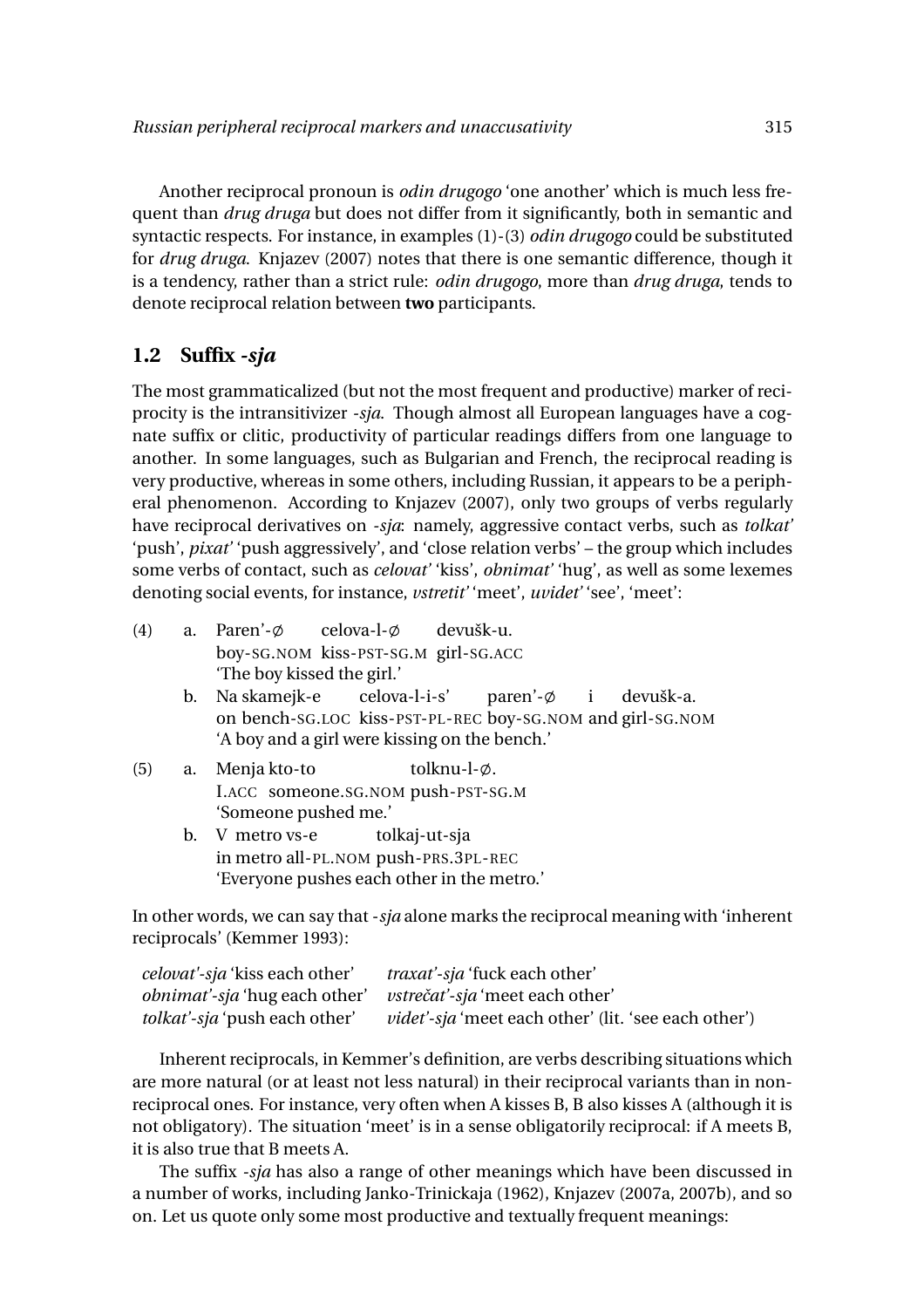Anticausative meaning:

- (6) a. Vasj-a Vasja-SG.NOM break-PST-SG.M cup-SG.ACC razbi-l-ø ˇcašk-u. 'Vasja broke the cup.'
	- b. Čašk-a cup-SG.NOM break-PST-SG.F-REFL razbi-l-a-s'. 'The cup broke.'

Reflexive meaning:

- (7) a. Maš-a Masha-SG.NOM shave-PRS.3SG grandfather-SG.ACC brej-et dedušk-u. 'Masha shaves her grandfather.'
	- b. Dedušk-a grandfather-SG.NOM shave-PRS.3SG-REFL brej-et-sja. 'The grandfather shaves.'

The suffix also has passive meaning (see 18 below).

This polysemy may seem to be irrelevant for the reciprocal issue; however, below I will show that it is crucial for our topic that *-sja* has not only reciprocal, but also reflexive and other readings.

# **1.3 Vzaimo-, vzaimnyj, vzaimno**

The present paper will be focused on the reciprocal prefix *vzaimo-*. This marker belongs to a group of markers derived from stem *vzaim-*: there is also adjective *vzaimnyj* 'mutual' and adverb *vzaimno* 'mutually'. Let me first sketch some features of the adjective and the adverb.

#### **1.3.1 Vzaimnyj**

The adjective *vzaimnyj* modifies nouns (mainly deverbal nouns):

- (8) vzaimn-aja mutual-F.SG.NOM love-SG.NOM ljubov'- $\emptyset$ 'mutual love'
- (9) vzaimn-yje mutual-PL.NOM insult-PL.NOM oskorblenij-a 'mutual insults'

In most cases, the same verbal nouns can combine with *drug druga*, the two constructions being roughly similar, as in (10):

 $(10)$  liubov'- $\emptyset$ love-SG.NOM other for other-DAT drug k drug-u 'love for each other'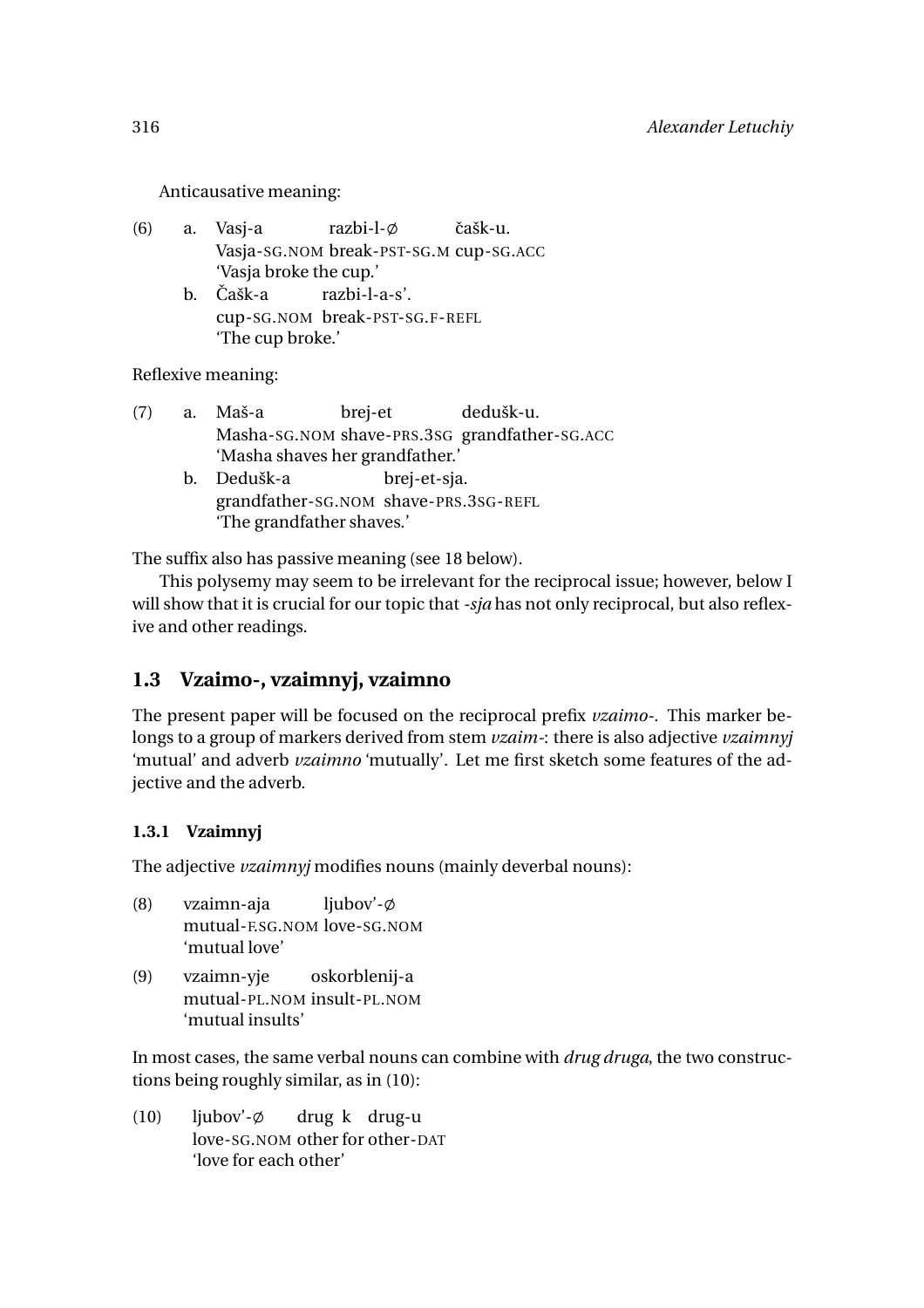There are, however, some exceptions when constructions with *drug druga* are impossible, less frequent or awkward. For instance, the construction with *drug druga* in genitive is impossible for the noun *oskorblenije* 'insult'

(11) \*oskorblenij-a drug drug-a insult-PL.NOM other other-GEN Intended: 'mutual insults'

The sole possible construction is *oskorblenija v adres drug druga* [lit. insult-PL.NOM in address other other-GEN] 'insults directed against each other'. Here, *drug druga* is governed by the complex preposition *v adres* + GEN 'in address, directed to'. However, this variant is much less frequent and much worse stylistically than (9).

Cases like (11) usually emerge when the base verb which the noun is derived from is transitive and the participants of the reciprocal relation are Subject and Direct object. Some transitive verbs, such as *ljubit'* 'love' in (8) and (10) seem to be counterexamples, because their deverbal nouns can take a prepositional object. However, when the deverbal noun can only take a genitive object (this is the case of *oskorbljat'* 'inslut': the noun *oskorblenije* can only take a genitive object, cf. *oskorblenij-e milicioner-a* [insult-SG.NOM policeman-SG.GEN]), the construction with *drug druga* is impossible.

#### **1.3.2 Vzaimno**

The adverb *vzaimno* 'mutually', contrary to *vzaimnyj* 'mutual', cannot be the sole marker of reciprocity in the clause; it must be accompanied by *-sja* or *drug druga* (in terms of Nedjalkov & Geniušienė (2007) it is an adverbial modifier). For instance, in (12) the main reciprocal marker is *drug druga*:

(12) Oba both.NOM heartily begin-PST-PL-REFL mutually offend userdno prinja-l-i-s' vzaimno oskorblja-ť drug- $\phi$ other-NOM drug-a. other-ACC 'Both of them begin heartily to offend each other'.

If *drug druga* was eliminated from (12), the sentence would become ungrammatical. However, below I will present a piece of evidence that the adverb *vzaimno* is not a pure modifier either.

# **2 Prefix vzaimo-**

The prefix *vzaimo-* is not a very productive marker. It appears mainly in the formal style and is not very frequent in the Russian National Corpus. The prefix can modify verbs (13a) and nouns (13b), it can also sometimes occur with adjectives (13c).

|  | $(13)$ a. Castic-y       | vzaimo-uničtožaj-ut-sja.                |
|--|--------------------------|-----------------------------------------|
|  |                          | particle-PL.NOM REC-destroy-PRS.3PL-REC |
|  |                          | 'The particles destroy each other.'     |
|  | b. vzaimo-svjaz'- $\phi$ |                                         |
|  | REC-connection-SG.NOM    |                                         |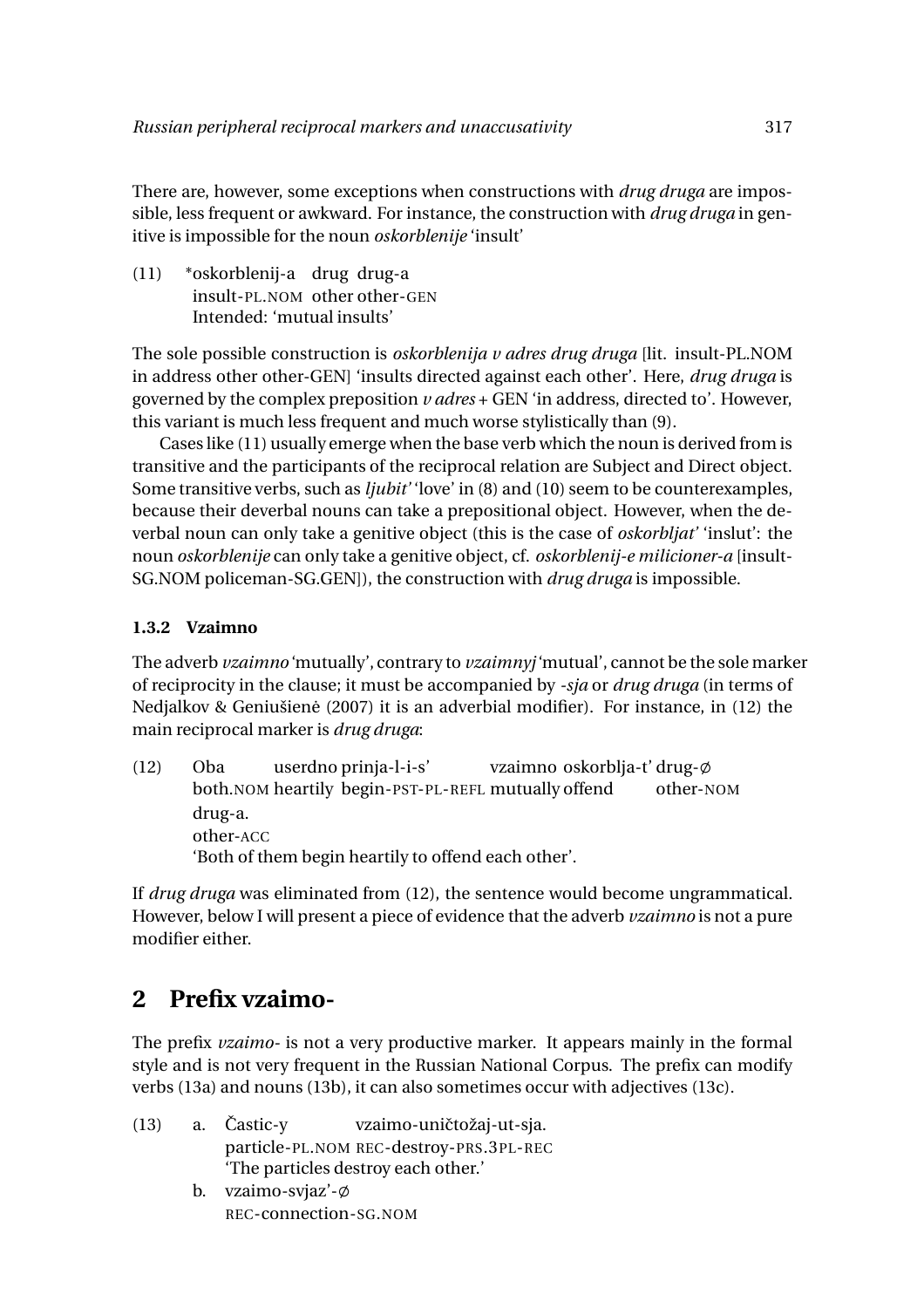'mutual relation' c. vzaimo-vygodn-yj REC-beneficial-NOM.SG.M 'mutually beneficial'

We will first discuss the use of *vzaimo-* with finite forms of verbs.

*Vzaimo-* with finite forms of verbs

With finite forms, the prefix *vzaimo-*, like the adverb *vzaimno* 'mutually', cannot be the sole marker of reciprocity. This is why (14) is ungrammatical, contrary to (13a) which is perfectly correct:

 $(14)$  \*Častic-v particle-PL.NOM REC-destroy-PRS.3PL vzaimo-uničtožaj-ut. 'The particles destroy each other.'

A rare case when *vzaimo-* is the sole reciprocal marker is illustrated by (15):

(15) Sotrudnik-i worker-PL.NOM REC-act-PRS.3PL vzaimo-dejstvuj-ut. 'The workers interact.'

However, in this case the prefixal derivative has undergone some lexicalization: its meaning 'interact' is rather far from 'act on each other' – we can rather rephrase it as 'act together, contacting each other', therefore, in this case *vzaimo-* marks something different from the reciprocal meaning *sensu stricto*. Moreover, the use of *vzaimo*in (15) is not very typical, because the verb *dejstvovat'* 'act' is intransitive, and *vzaimo*mainly attaches to transitive verbs. In any case, *-sja* in the reciprocal reading is impossible for (15).

In what follows, I will analyze syntactic properties of *vzaimo-*. I will show that, although this prefix is usually accompanied with other means of expressing reciprocity, it cannot be regarded as a pure case of optional modifier.

# **2.1 Is** *vzaimo-* **just a modifier?**

In most cases, the suffix *-sja* is used together with*vzaimo-*. Addition of *-sja* to (14) makes the sentence grammatical:

 $(16)$  Castic-y particle-PL.NOM REC-destroy-PRS.3PL-REC vzaimo-uničtožaj-ut-sja. (=13a) 'The particles destroy each other.'

The sentence (16) bears the same reciprocal meaning as examples (1)-(5) and (5). This makes us think about the status of *vzaimo*-.

Indeed, if*-sja*-derivatives without *vzaimo-* bear the same meaning as with *vzaimo-*, this seems to mean that *vzaimo-* is not really a reciprocal marker. It is rather a reciprocal *modifier*, just as the adverb *vzaimno*:

(17) My we.NOM mutually support-PST-PL one-M.SG.NOM other-M.SG.GENvzaimno podderživa-l-i $\,$ odin- $\phi$ drug-ogo.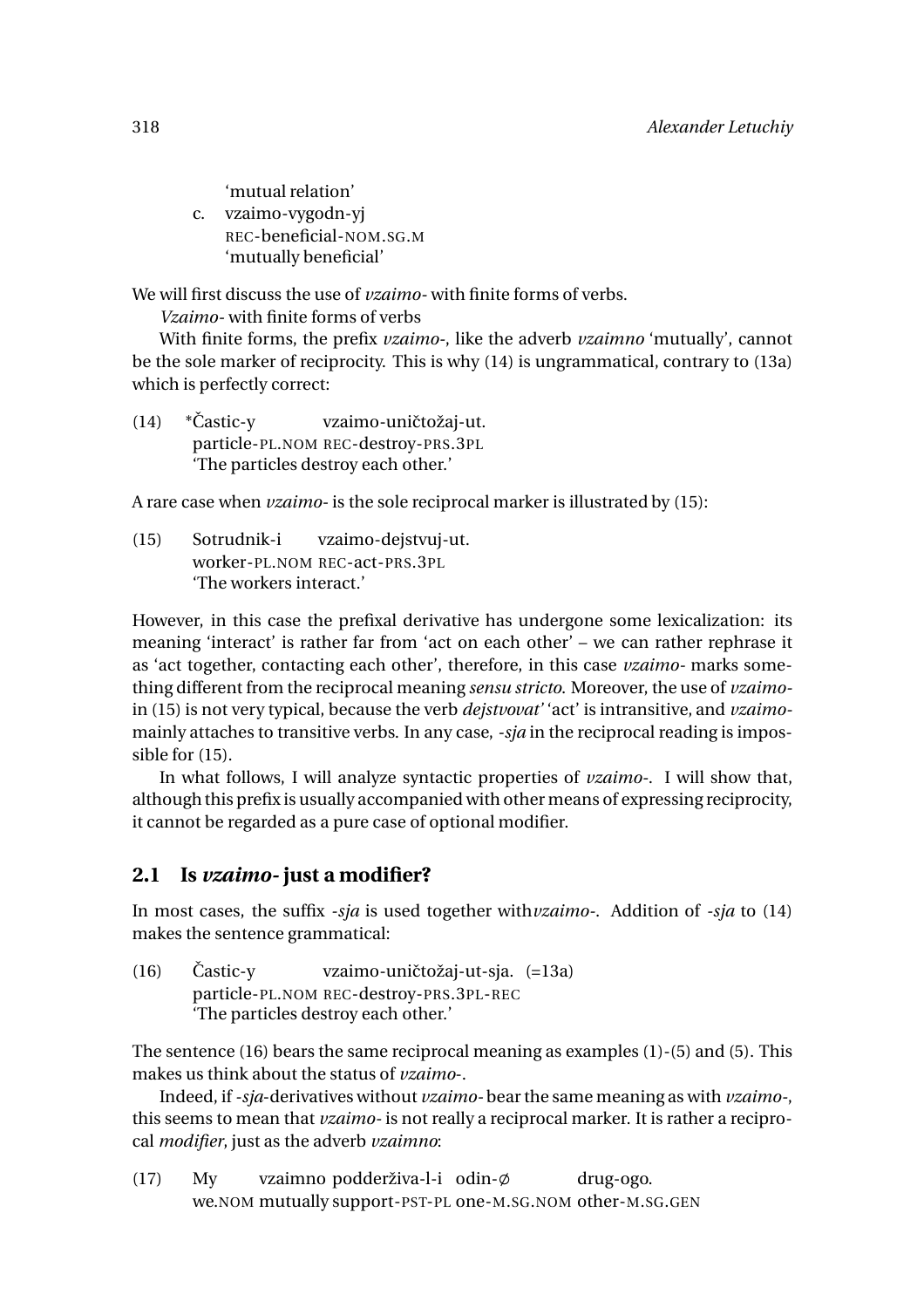'We (mutually) supported one another.

In (17), it is possible to eliminate *vzaimno*, but the meaning will not change and the reciprocity will remain the same.

However, the situation of *vzaimo-* is not that simple. Elimination of *vzaimo-* from (16) will lead to a grammatical possible structure, but with different meaning:

 $(18)$  Častic-y particle-PL.NOM destroy-PRS.3PL-REC uničtožaj-ut-sja. i. 'The particles are destroyed (by sth. or sb.).' ii. 'The particles disappear (by themselves).' iii. \*'The particles destroy each other.'

The main meaning of (18) is passive, where an agent not mentioned in the sentence destroys the particles. Another meaning which is a bit colloquial but nevertheless perfectly grammatical is anticausative where the particles are destroyed or disappear by themselves. However, the sentence has no longer the reciprocal reading. As I have mentioned, *-sja* denotes reciprocity with only two restricted verb classes, and the verb *uničtožať* 'destroy, make disappear' does not belong to either of them.

#### **2.2 Circumfix?**

Therefore, we face a problem: in (16), two markers express reciprocity, but neither of them can express it alone. A usual solution in this situation is to postulate a circumfix *vzaimo-... -sja* which expresses reciprocity as a whole.

In fact, this solution seems plausible, because Russian has a number of circumfixes including a verbal prefix and the suffix *-sja*:

- $(19)$  a. Malčik-i boy-PL.NOM run-PRS.3PL beg-ut. 'The boys run.'
	- b. Malčik-i boy-PL.NOM PREF-run-PST-PL-REFL raz-beža-l-i-s'. 'The boys ran to different directions, one from another.'

It is impossible to eliminate either the prefix *raz-* or the suffix *-sja*: verb forms *\*raz-bežat'* and *\*bežat'-sja* do not exist. Therefore, the meaning of motion in different directions is expressed by the complex of two markers. Moreover, in this particular case the meaning is very close to reciprocal: the situation is symmetrical, the subject is obligatorily plural (or collective), and each of them moves in the same way with respect to the others.

Unfortunately, this solution is hardly plausible for *vzaimo-*. The reason is that the verb form *vzaimouničtožať* (and similar ones) sometimes occur without -sja. The suffix can be replaced with the reciprocal pronoun *drug druga* and *odin drugogo*:

(20) Et-i this-NOM.PL culture-NOM.PL REC-enrich-PRS.3PL each.other-ACC kul'tur-y <u>vzaimo</u>-obogaščaj-ut drug drug-a. 'These cultures mutually enrich each other.'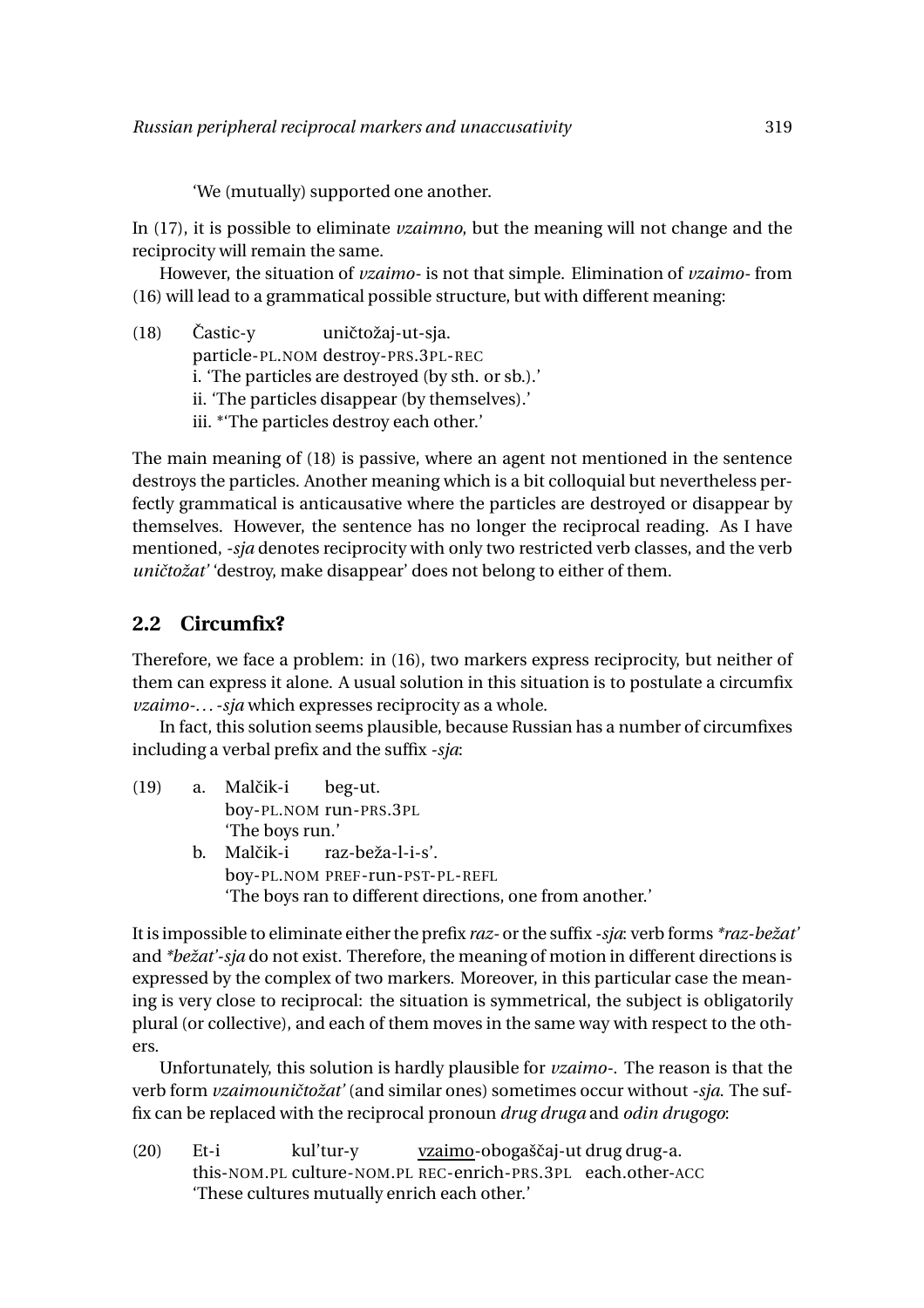In this case, *vzaimo-* is really a modifier – in other words, the sentence has the same meaning without it. However, existence of structures like (20) make the circumfix analysis problematic: it means that *vzaimo-* can occur without *-sja*. For circumfixes like *raz-... -sja* it is impossible: for instance, the meaning of motion in different directions with the verb *bežat'*'run' can only be expressed by the combination of prefix and suffix.

Structures like (20) also pose the problem of relative order of derivations. On the one hand, if we consider that *vzaimo-* is attached first, and then *drug druga* is added, this analysis cannot explain why the sentence is ungrammatical without *drug druga*.

On the other hand, it is equally implausible to consider that *drug druga* is attached first: in general, it is strange for a morphological marker to be attached **after a free lexical item.** In what follows, I will explain that *vzaimo-* is attached before, and not after *drug druga*.

The distribution of *-sja* and *drug druga* in constructions with *vzaimo-* is unclear. However, it seems that two factors play a role: degree of lexicalization and degree of patientivity of the subject. *vzaimo-... -sja*, contrary to *vzaimo-* + *drug druga*, is used when the reciprocal verb is more lexicalized and the subject is patientive or, at least, is not a prototypical agent.

To account for this situation I will consider applications of unaccusativity hypothesis proposed for similar cases.

#### **2.3 Unaccusativity**

In the literature, we observe very similar examples in works by Alexiadou, Anagnostopolou (2004), Embick (2004) and others. The difference is that it occurs in the domain of reflexivity, rather than reciprocity.

In Modern Greek as well as in Fula (Atlantic, Western Africa), Tolkopaya (a dialect of Yavapai, Yuman, western Arizona) and a number of other languages mentioned by Embick (2004), there exists a reflexive marker which is not entirely grammaticalized (it cannot be the sole reflexive marker). It must be accompanied by a grammatical marker of intransitive / unaccusative configuration or by inactive (middle) inflection markers:

Greek:

- (21) I the.NOM.SG.F Maria comb:NACT.3SG.PRS every day Maria htenizete kathe mera. 'Maria combs everyday.' (active form: *htenizei*).
- $(22)$  O the.NOM.SG.M Yanis self-destroy:NACT.3SG.PRS Yanis afto-katastrefete. 'Yanis destroys himself.' (active form: *katastrafei*).

For instance, neither in (21), nor in (22) in Greek can we replace the non-active inflection type with the active one – the resulting structure is ungrammatical.

Moreover, the lexical distribution of two ways of expressing reflexivity: one with the non-active inflection only, as in (21), and one with the non-active inflection and the prefix *afto-*, as in (22) is roughly the same as the distribution of *-sja* reciprocals and *vzaimo-... -sja* reciprocals in Russian. For instance, in Greek, reflexivity can be expressed by the sole change of inflection type only inside a small group of grooming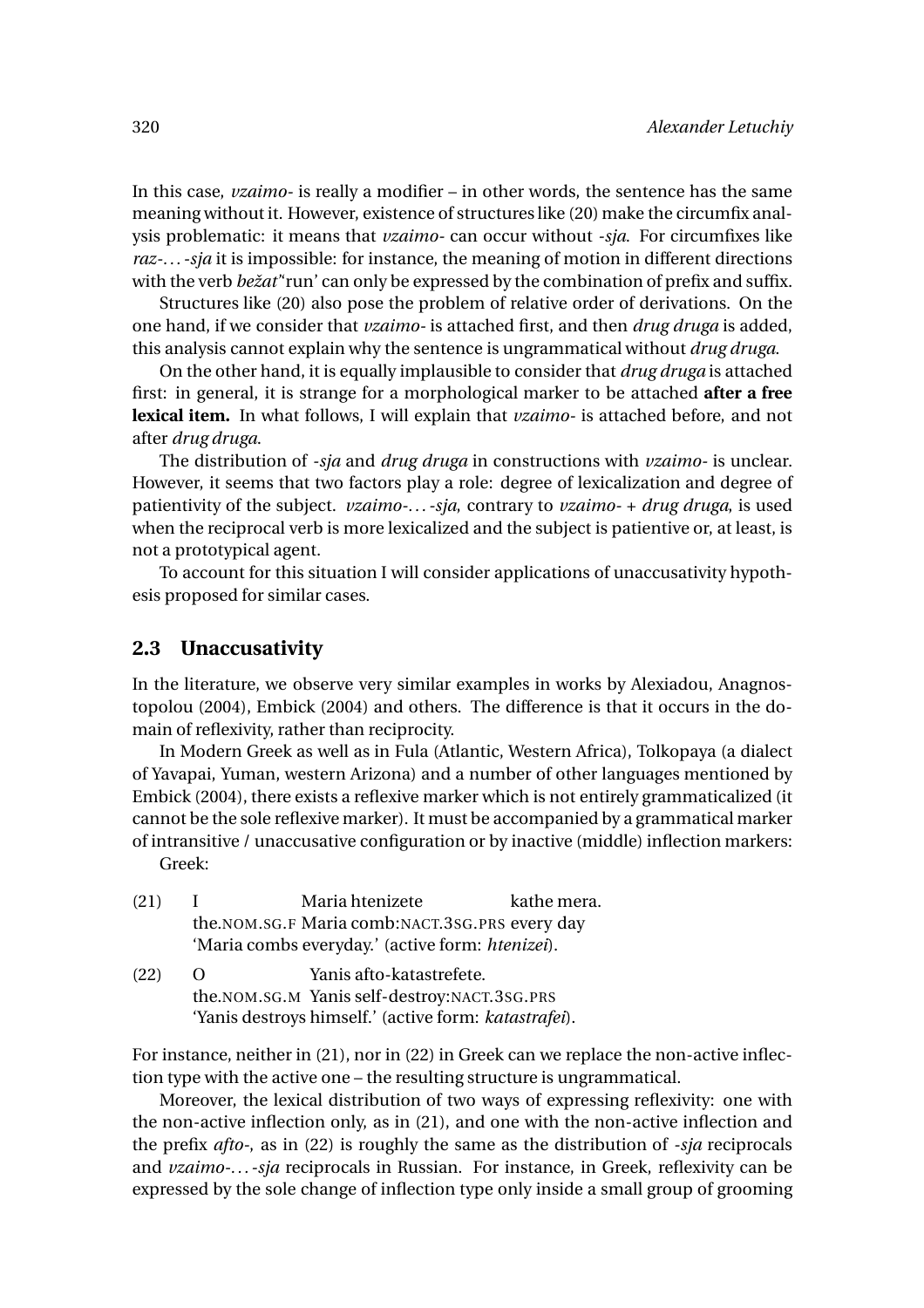verbs, such as *htenizo* 'comb' which, according to Kemmer (1993) are the best candidates to form grammatical reflexives. Outside this group, change of inflection type expresses other meanings related to detransitivization and non-agentivity: for instance, without *afto-*, (23) will have the passive meaning:

(23) O the.NOM.SG.M Yanis destroy:NACT.3SG.PST Yanis katastrafike. 'Yanis was destroyed.'

Embick proposes that *afto-*derivatives and their analogues are something like 'passives'. More precisely, he thinks that the structure is as in (24):

(24) the structure of *afto*-reflexives



In other words, Embick supposes (22) is literally something like 'Yanis is self-destroyed', and not 'Yanis destroys himself', as the most natural translation presupposes. The structure in (22) is passive, just as in (23) – the prefix *afto-* simply occupies the syntactic position of the agent of passive construction. The main reasoning he uses is that *afto-*formation uses the same inflection type (inactive inflection) as passives and anticausatives.

Let us address the question of whether the same line of argumentation is plausible for Russian. The answer seems to be no.

First of all, consider the construction with *vzaimo-* and *drug druga*. It can hardly be considered as unaccusative, even if the variant with *vzaimo-* and *-sja* can. Contrary to *-sja*, *drug druga* hardly changes the transitive verb into an unaccusative – the verb in (20) continues to be transitive, though the direct object position is occupied by *drug druga*. This pronoun is a free reciprocal pronoun in terms of Reinhart, Siloni (2004): according to Nedjalkov (2007), markers of this type markers do not change transitivity and agentivity of the base verb (the sole difference between *drug druga* and a free NP is that *drug druga* is a reciprocal anaphor and cannot occupy the subject position which is, however, very typical of anaphors).

Another feature of Russian which contradicts the unaccusativity analysis is a special construction with participles.

#### **2.4** *Vzaimo-* **and participles**

Surprisingly, *vzaimo-* behaves in a special way with participles. In such constructions, *-sja* is optional, and *vzaimo-*can be the only reciprocal marker, as in (25):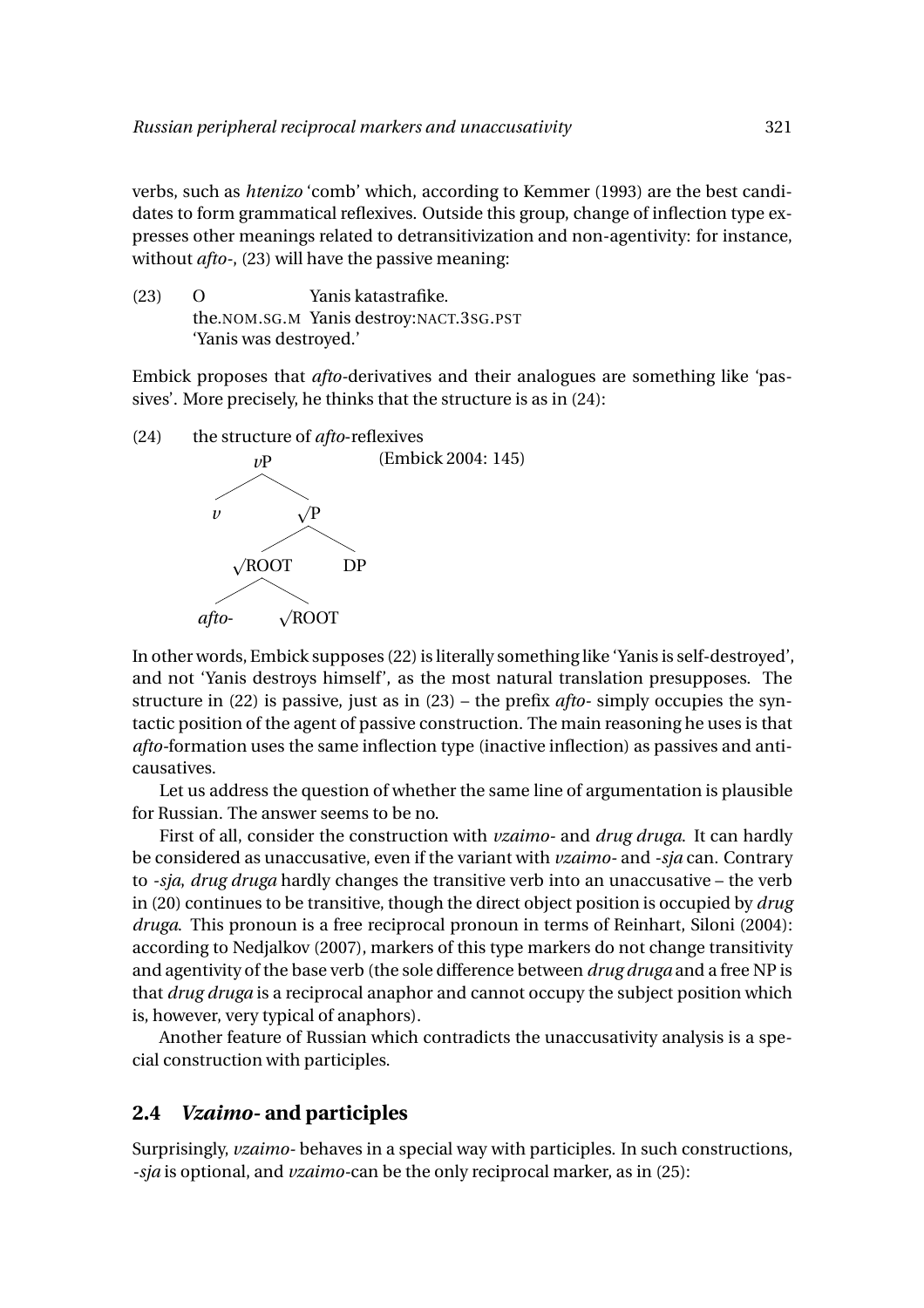(25) Vzaimo-uničtožaj-ušč-ije-(sja) REC-destroy-PART.PRS-PL.NOM-(REFL) particle-PL.NOM častic-v. 'Mutually destroying particles.'

This fact is unexpected from the view of unaccusativity theory, as well as other theories of transitivity. Grimshaw (1990) and Alexiadou (2004) argue that the structure of deverbal nouns is different from that of verbs. In Russian, for instance, deverbal nouns cannot have a direct object, and are syntactically different from verbs in many other relations. The fact that they can, as in (26), take *vzaimo-* as the sole reciprocal marker, cannot be considered really surprising (here I do not propose a description for this fact<sup>5</sup>).

(26) vzaimo-uničtož-enij-e REC-destroy-NMLZ-SG.NOM 'mutual destruction / destroying' ('destroying each other')

Note, for instance, that deverbal nouns in Russian cannot take *-sja* at all (here I do not address the question why the structure in (26) is not ungrammatical, just like (14) and other examples of verbs with *vzaimo-* as the sole reciprocal marker).

However, no difference between finite verbal forms and participles is predicted by the theory.<sup>6</sup> Of course, if *-sja* was an unaccusativity marker, it would be obligatory in participles, because otherwise the participle in (25) would not be unaccusative. It is strange to propose that the same participle of the same verb, such as *vzaimo-uničtožajušˇc-ije-(sja)* in (25), can be or not be unaccusative, depending on the presence of *-sja*, whereas the verb with *vzaimo-* is always unaccusative, because *-sja* is obligatory in (16). In our view, this means that *vzaimo-* should not be considered to be an unaccusativity marker. Moreover, we should revisit our hypothesis concerning the role of *-sja* in examples like (25).

## **2.5** *-sja* **is a deobjectivizer**

As in many languages, in Russian the direct object can be omitted under some conditions. For instance, some verbs admit object omission if the object is generic or indefinite:

(27) Ubiva-t' grex- $\emptyset$ . kill-INF sin-NOM.SG 'To kill is a sin.'

For emotion verbs, the condition is different: the object can be omitted when it is coreferent to the speaker or the addressee:

<sup>5</sup>What should be noted, however, is that *vzaimo-* **can** denote reciprocity on its own, without support of another reciprocal marker. This suggests that the second marker which is added to *vzaimo-* in previous examples (e.g., *-sja* in (16)) bears another function, not that of marking reciprocity. This function will be discussed in 2.8 below. I thank the anonymous reviewer for discussion of these matters.

<sup>6</sup>Along with the active present participle on -*ušˇc /-ašˇc*, Russian also has the active past participle with the marker *-vš*, the passive present participle with *-m* and the passive past participle with *-n*. I do not take into account the passive participles and the active past participle takes *vzaimo-* much more rarely than the active present participle. In this paper, I discuss only the active present participle.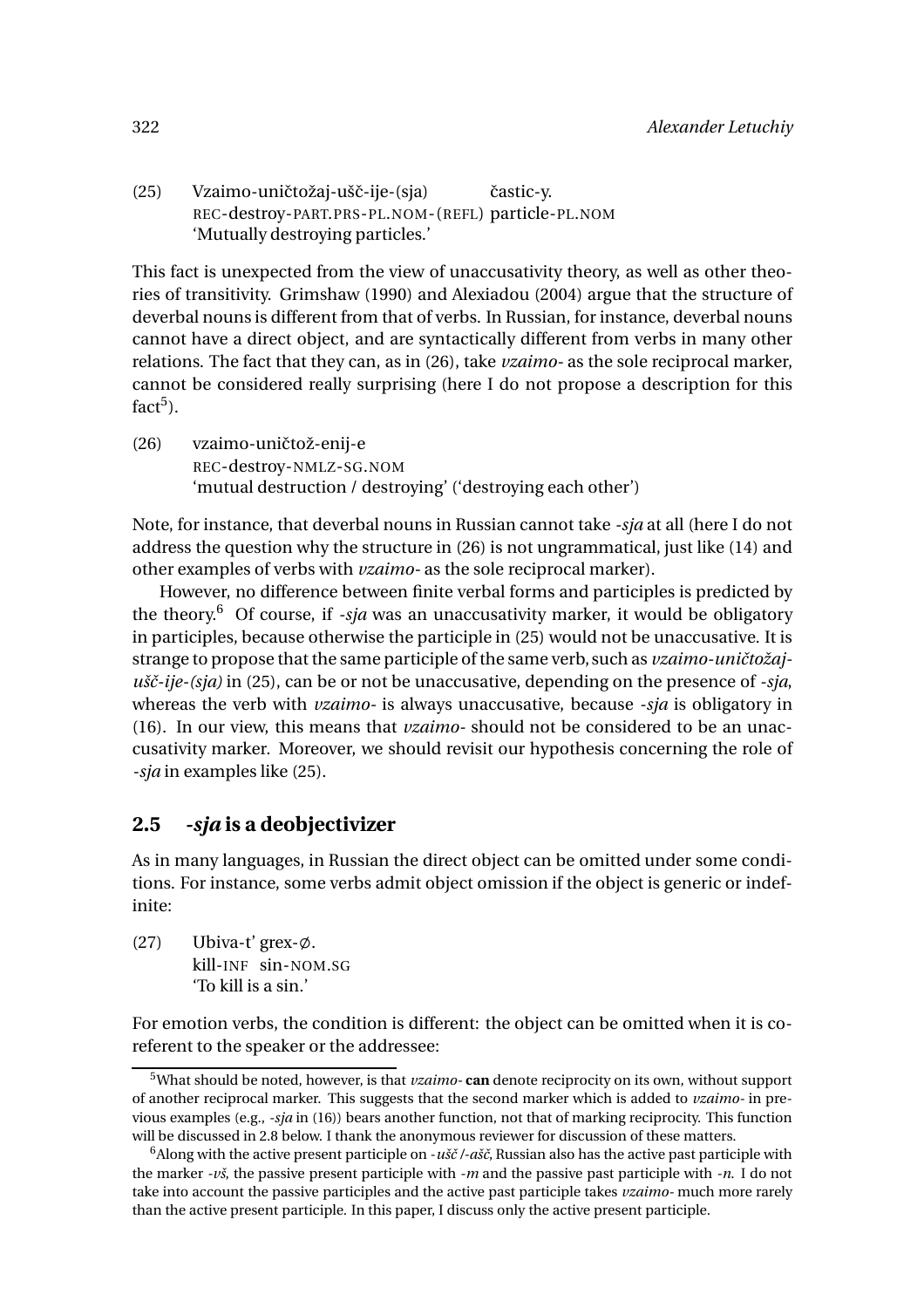(28) Udivlja-et surprise-PRS.3SG that.NOM.SG fact tot fakt-ø čto) on that he.NOM not call-PST-SG.M ne pozvoni-l-ø. 'The fact that he did not call surprises (me / us).'

The crucial point for our analysis is that some verbs do not admit or rarely admit object omission in their finite forms. However, their participles can be used without an object (see also Grimshaw (1990) and others for the idea that argument frames can be postulated only for verbs; however, there seems to be no common opinion concerning the question whether the participles behave like verbs or like deverbal nouns):

- (29) a. Vozdejstvij-e impact-SG.NOM alcohol-SG.GEN destroy-3SG.PRS [organism-SG.ACC alkogolj-a razrušaj-et  $\frac{?}{'}$  [organism- $\phi$ čelovek-al. human-SG.GEN] 'Impact of alcohol destroys human's body.' b. razrušaj-ušč-eje destroy-PART.PRS.ACT-NOM.SG.N impact-NOM.SG alcohol-SG.GEN vozdejstvij-e alkogolj-a
	- 'destructive impact of alcohol' (literally 'destroying  $\emptyset$  impact of alcohol')

This makes some authors of dictionaries and grammars regard forms like *razrušajuščij* as adjectives. In any case, the ability of participles to become objectless (or adjectives) is rather illustrative of their special syntactic properties.

In my opinion, the difference observed with *vzaimo-* between participles and finite forms is closely related to cases like (29a) and (29b). The hypothesis is that *vzaimo*is not a syntactic modifier: it introduces only the semantics of reciprocity, not changing transitivity characteristics. And the possibility of objectless use in (25) and similar examples results from inherent syntactic properties of a participle like *uničtožaj-uščij* 'destroying', though a necessary condition for this use is presence of the reciprocal component in the meaning of the verb form (this is what *vzaimo-* denotes).

Now it is easy to see why *-sja* is used with finite forms of verbs. According to Janko-Trinickaja (1967) and Knjazev (2007),*-sja*, apart from uses like (6), (7) etc. is sometimes used as a deobjectivizer: it eliminates the direct object of the base verb:

| (30) | a. Sobak-a kusa-et         |                                  | svo-ego                                           | xozjain-a. |
|------|----------------------------|----------------------------------|---------------------------------------------------|------------|
|      |                            |                                  | dog-SG.NOM bite-PRS.3SG own-M.SG.ACC owner-SG.ACC |            |
|      | 'The dog bites its owner.' |                                  |                                                   |            |
|      | b. Sobak-a kusa-et-sja.    |                                  |                                                   |            |
|      |                            | $1 - 22 - 111 - 222 - 022 - 222$ |                                                   |            |

dog-SG.NOM bite-PRS.3SG-REFL 'The dog bites.' (lit. 'The dog bites itself').

In examples like (30b), it is hardly plausible to regard the verb as unaccusative. For instance, circumstances like *special'no* 'by purpose' are possible with the verb *okusat' sja*, which is unusual for unaccusatives.

In another use, *-sja* does not eliminate the object, but demotes its status to a peripheral instrumental NP:

(31) a. Vas'-a Vasja-NOM throw-3SG.PRS stone-PL.ACC kidaj-et kamn-i. 'Vasja throws stones.'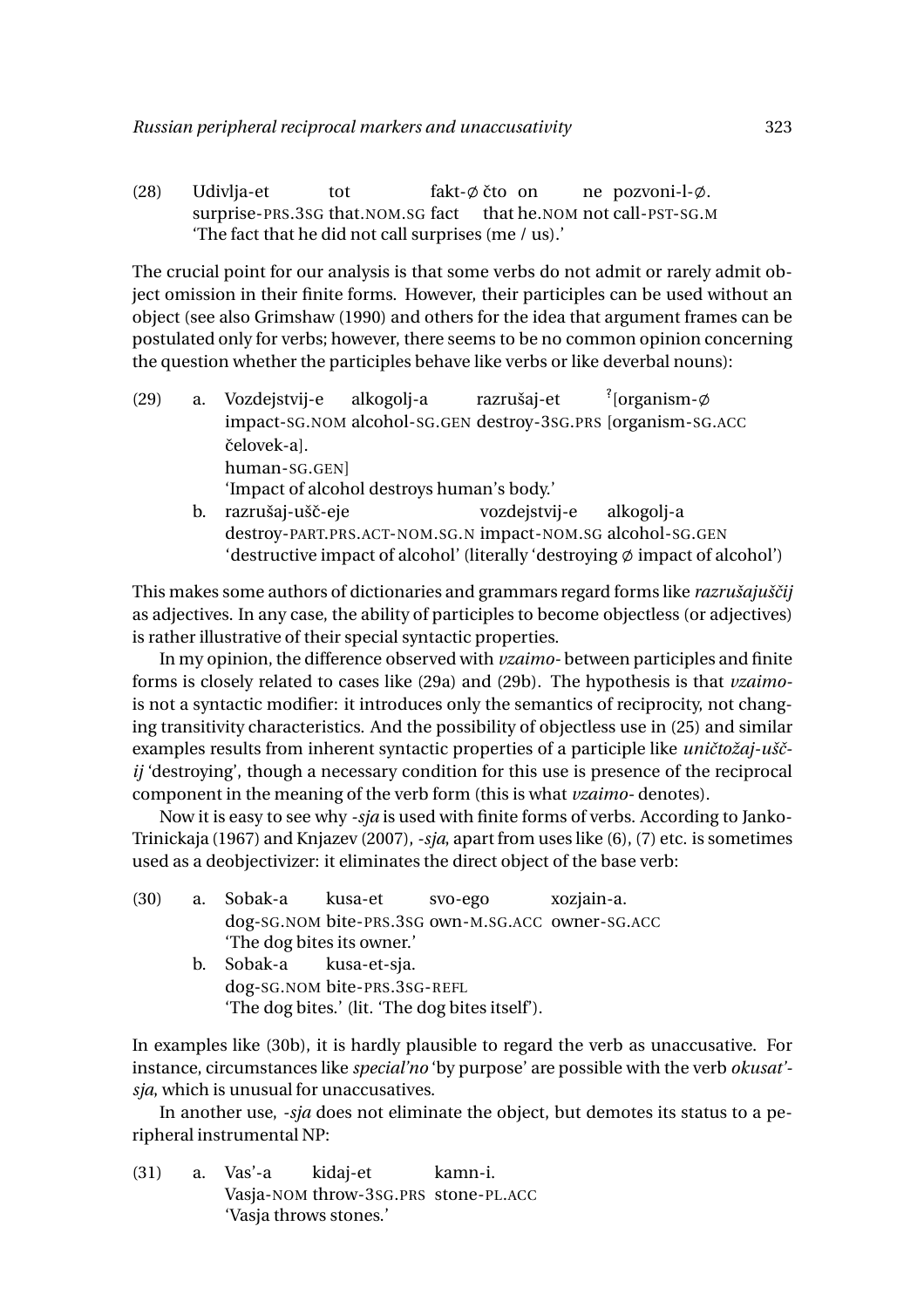| b. Vas'-a | kidaj-et-sja | kamn'-ami.                                                |  |
|-----------|--------------|-----------------------------------------------------------|--|
|           |              | Vasja-NOM throw-3sG.PRS -REFL stone-PL.INS                |  |
|           |              | 'Vasja throws stones.' (lit. 'Vasja throws with stones'). |  |

While *vzaimo-* is really only a semantic operator, but not a syntactic marker of reciprocity, this means that another marker of object demotion is needed: *-sja* fulfills this function in examples like (16).

*Drug druga* also fulfills the syntactic function in structures like (17). While the semantic component of reciprocity is already marked by *vzaimo-*, the verb is transitive and should have the DO position filled: this is why *drug druga* is used and why the sentence is ungrammatical without this pronoun.

#### **2.6 Traces of unaccusativity**

Though I have shown that *vzaimo-*derivatives are not obligatorily unaccusatives, a piece of evidence points to the fact that *vzaimo-* is in a way related to unaccusativity.

No verb which can be modified by *vzaimo-* has an agentive subject. Some of these verbs, such as *izmenit'* 'change', *uničtožat'* 'destroy' and so on, can in principle have agentive subjects, but in this case reciprocity is not usually marked by *vzaimo-* and is never marked by the combination of *vzaimo-* and *-sja*.

#### **2.7 Incorporation**

We have analyzed the synchronic properties of *vzaimo-*. However, how did a situation like this occur historically? Let us say some words on the history of this prefix.

Historically, *vzaimo-* is an incorporated variant of the adverb *vzaimno*. In Russian, incorporation is characteristic for nouns and participles, but not finite verb forms:

| (32) | a. | kislorod-soderž-ašč-ij                |  |
|------|----|---------------------------------------|--|
|      |    | oxygen-contain-PART.PRS.ACT-SG.M.NOM  |  |
|      |    | 'oxygen-containing'                   |  |
|      |    | b. *kislorod-soderža-t'               |  |
|      |    | oxygen-contain-INF                    |  |
|      |    | Intended meaning: 'to contain oxygen' |  |

Again, the question whether the participle in (32a) is a verbal form or an adjective is irrelevant for our analysis. Even if we consider it to be adjective, we need to explain why a deverbal adjective is morphologically different from finite verbs.

The data of Russian National Corpus support our assumption. In all texts created before 1900, finite verb forms take *vzaimo-* only in 6 cases (in all of them the verb is *vzaimodejstvovat'* 'interact', which is unique with respect to *vzaimo-*: it is the sole intransitive verb which regularly takes the reciprocal prefix). In contrast, nouns take *vzaimo-* in 312 cases. The situation between 1901 and 1950 is similar: although verbs now can take *vzaimo-*, they (except *vzaimodejstvovat'*) occur with the prefix in 19 cases only (8 of them are participles and converbs), whereas the number of nominal *vzaimo*derivatives reaches 2385 occurences. In other words, up to now the prefix is more characteristic for nouns than for verbs.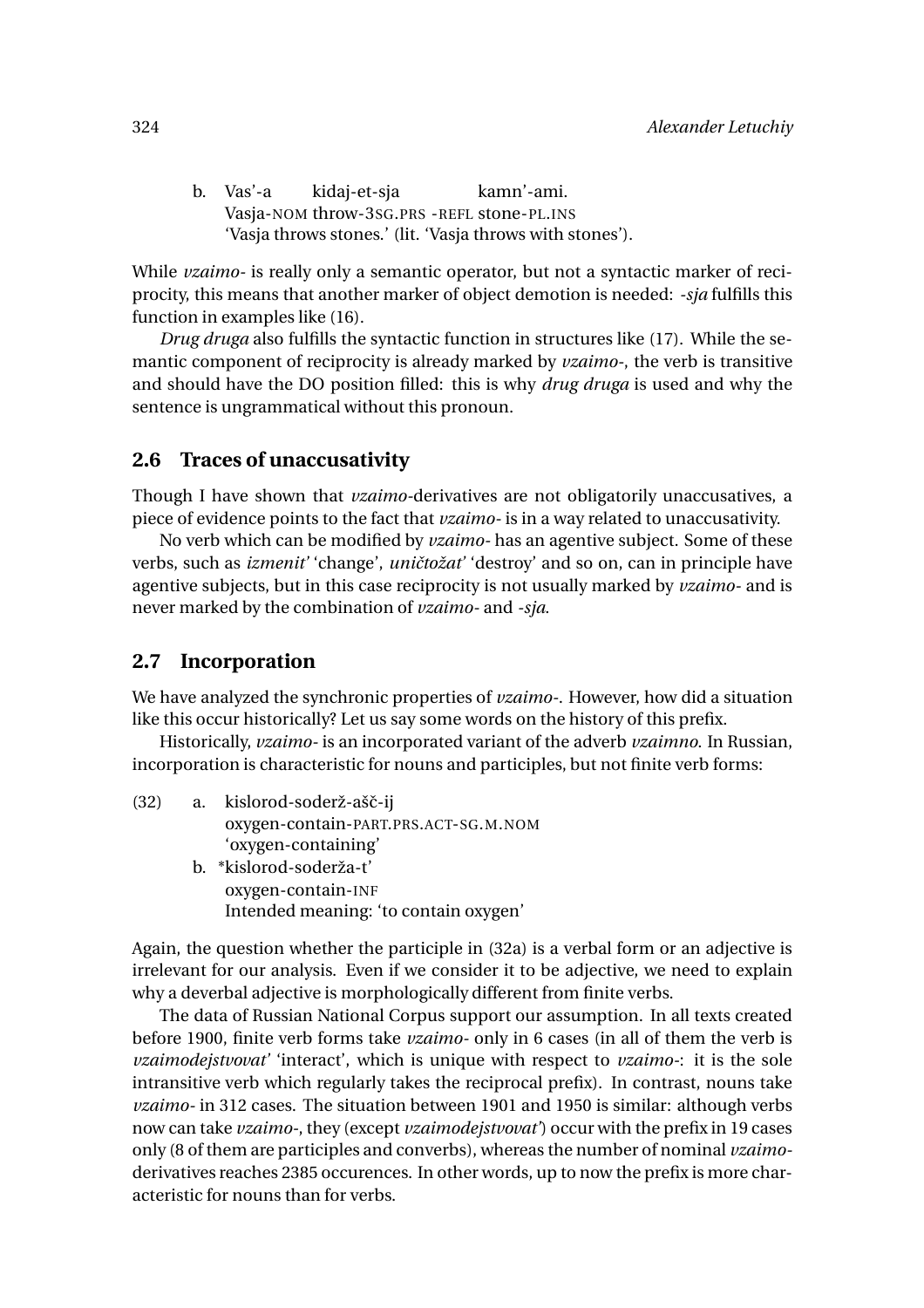#### **2.8 Conclusion on** *vzaimo-*

Thus, *vzaimo-* is not just an optional reciprocal modifier, and I have shown that it does not form a circumfix with the postfix *-sja*. I argued that it is more plausible to distinguish *semantic reciprocity* and *syntactic intransitivity* in Russian. While *vzaimo-* is a reciprocal marker which bears no syntactic function (it only introduces a reciprocal relation, but does not intransitivize the verb), *-sja* in cases like (16) does not have any particular semantic function – in contrast, it makes the verb intransitive.

Thus, the question why structures like (14), with *vzaimo-* as the sole reciprocal marker are impossible, seems to be solved: verbs in Russian cannot be deobjectivized without any restrictions. But why are structures like (33) impossible, where a 'usual' NP occupies the object position?

(33) \*Petj-a Petja-NOM REC-enrich-PRS.3SG Vasja-ACC vzaimo-obogaščaj-et Vasj-u 'Petja and Vasja mutually enrich each other' (lit. 'Petja mutually enriches Vasja').

In (33), the verb remains transitive, thus, constraints on detransitivization do not account for ungrammaticality of this sentence. In my opinion, this fact results from a more general constraint which can be formulated as in (34):

#### (34) **No reciprocal verb in Russian can govern one participant of reciprocal relation as a subject, and the other one as a direct object.**

This constraint accounts not only for structures like (16) with *-sja*, but also for the type (20) with *drug druga*. In (20), the verb remains transitive, but it is not true that one participant of the reciprocal relation is a subject and the other one a direct object: while the subject position is occupied by the NP denoting the whole group of participants, the object position is occupied by the reciprocal pronoun which is bound by the subject NP.

Yet, in this formulation, the constraint is too strong, since it does not account for verbs like *napominat'* 'be similar' (lit. 'remind') or *vstretit'* 'meet' which really denote a reciprocal relation. One participant is a subject, the other one an object:

(35) Teper' kvartir-a now flat-SG.NOM remind-PRS.3SG hall-SG.ACC waiting-SG.GEN napomina-et zal- $\emptyset$ ožidanij-a. 'The flat now resembles a waiting room.'

It seems that the relation 'to be similar' is really symmetrical – in other words, *napominaet* is a verb with a reciprocal component of meaning. If an object A is similar to B, it is also true that B is similar to A. Though one can say that the two arguments in (35) have different pragmatic properties, in general sentences of this type contradict our constraint. A plausible way is to restrict the formulation to structures with **grammatically marked** reciprocity.

The constraint is similar to Grimshaw's (1991) well-formedness condition which prohibits bivalent verbs (except passive forms) to have a patient in the subject position and an agent in a non-subject one. Grimshaw's rule says that syntactic arguments and semantic roles should match: the subject position must be occupied by the most agentive role. Our constraint is of the same type: it says that semantically reciprocal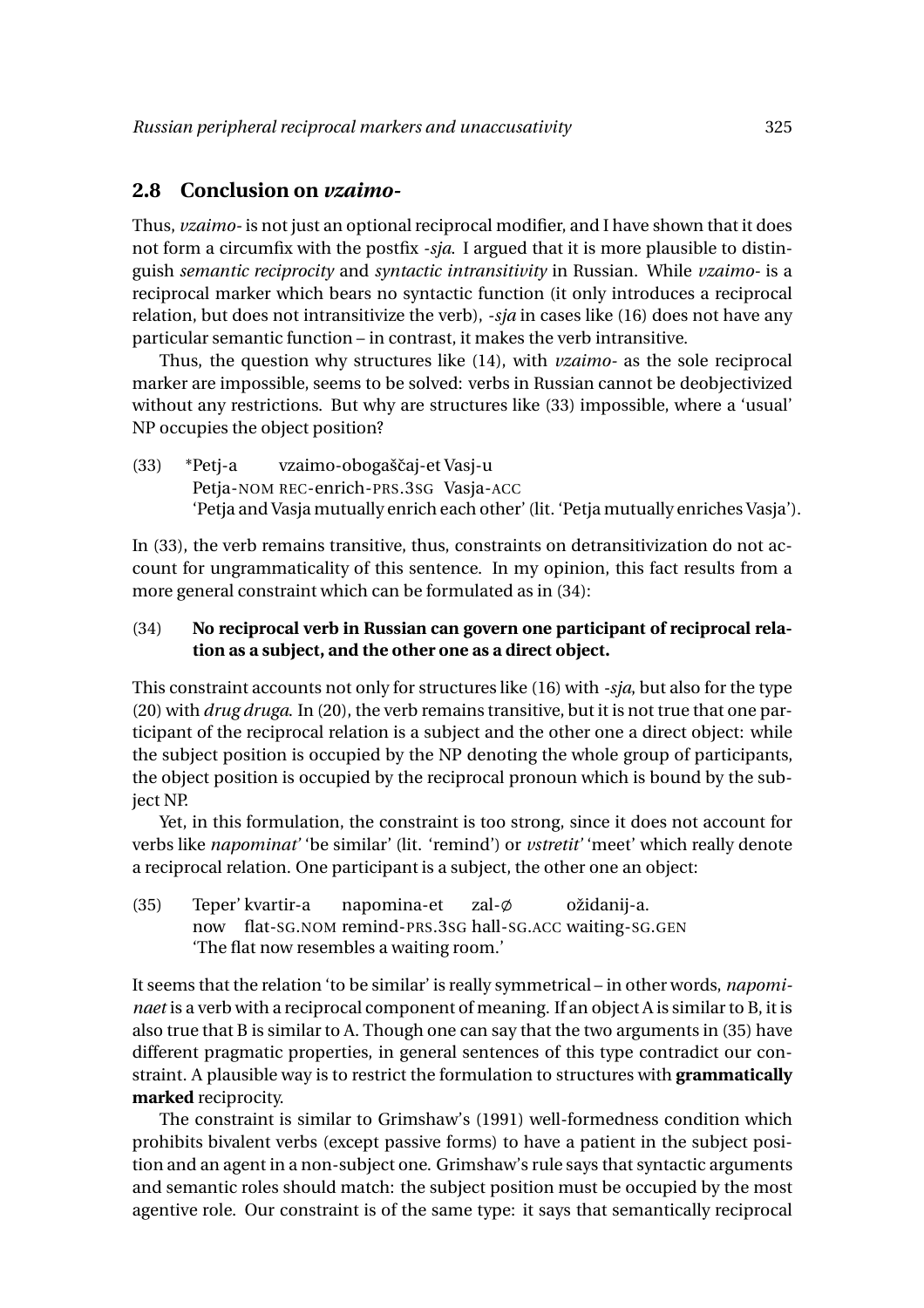and grammatically marked predicates should also be syntactically reciprocal: in other words, they should have a 'symmetric' pattern where the set of participants of the reciprocal relation occupies the same syntactic position. Note that though Dimitriadis (ms.) and Nedjalkov (2007) mention discontinuous reciprocals, which do not follow the symmetrical pattern of the type (4b-5b), Nedjalkov (2007) directly points to the fact that the symmetrical pattern is more prototypical for reciprocals in the world's languages, and some languages, such as Adyghe (Letuchiy 2007) do not have discontinuous reciprocals at all.

As is widely known, constraints on detransitivization differ across languages: for instance, in English many transitive verbs can be used intransitively, though the English detransitivization is not of the same semantic class as in Russian. But the constraint on 'transitive reciprocals' is not universal either. For instance, in Arabic many reciprocals coded with a morphological marker are, nonetheless, syntactically transitive:

(36) si'r-u price.SG-NOM dollar.SG-GEN 3SG.M-be.equal-PRS.SG price.SG-ACC du:la:r-i y-usa:w-i si'r-a yu:ru:. euro.SG.GEN 'The price of dollar is equal to the price of euro.' (Internet page).

Judging from the data of Baranov' (1996) dictionary, it is easy to draw the conclusion that at least in some cases, the form of the third stem, which is built by lengthening the second vowel of the root, bears the reciprocal meaning (cf. also *qatala* 'kill' – *qa:tala* (III stem) 'fight (with each other)').

Below I will return to another marker of the same root (*vzaimno* 'mutually') to show that it is really a modifier. They are not core reciprocal markers, since they usually do not serve as the sole reciprocal marker. It does not mean, though, that *vzaimno* does not add any semantic content to the meaning of the sentence.

# **3 Adverbial** *vzaimno*

#### **3.1 Is** *vzaimno* **just a modifier?**

Above I have shown that the adverb *vzaimno* 'mutually' is really an adverbial modifier: it never occurs without another reciprocal marker. However, there exists one case when *vzaimno* behaves very similarly to *vzaimo-*: namely, it changes the interpretation of the reflexive derivative it modifies.

(37) Oni they.NOM mutually enrich-PRS.3PL-REC vzaimno obogaščaj-ut-sja. 'They (mutually) enrich each other. / They are (mutually) enriched by each other.'

This case is similar to (16): without *vzaimno*, the verb *obogašˇcat'sja* can have either passive ('they are enriched by someone / something') or anticausative meaning ('they become richer by themselves'). No reciprocal interpretation is available. However, when the adverb is added, the sole possible interpretation is reciprocal.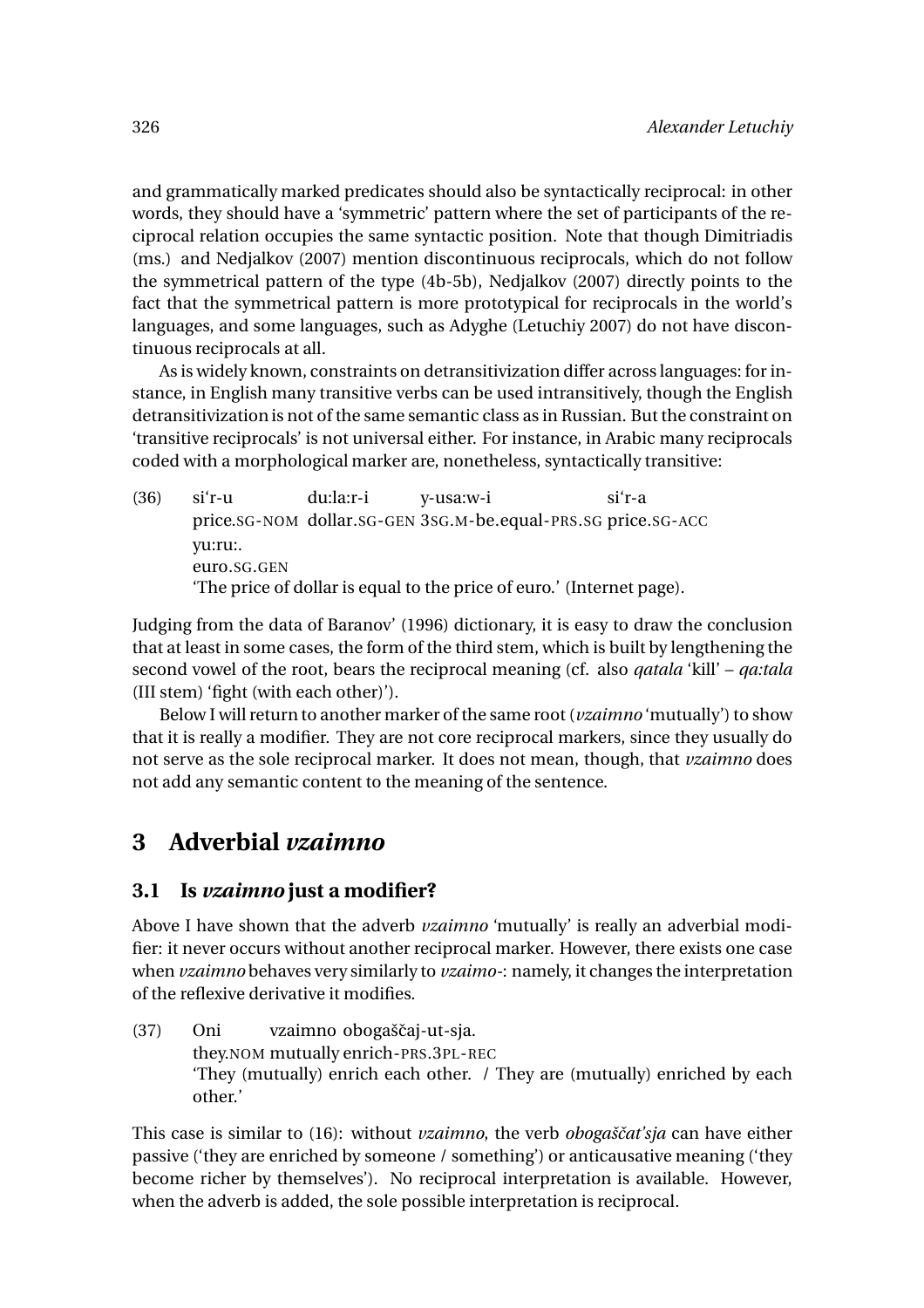In this case, however, a remark is in order. *Vzaimno* is not a verbal prefix; therefore we do not need to postulate a reciprocal interpretation for the verb form in (37), as we have done in (16). In contrast, we can say that the verb in (37) has a passive interpretation, and *vzaimno* does not affect it (in this case it semantically corresponds to the agent of passive).

The main question, however, is what syntactic position *vzaimno* occupies.<sup>7</sup> We have at least two possible decisions:

- 1. *vzaimno* is an adverbial modifier proper (the structure is passive, like 'They are enriched by each other');
- 2. *vzaimno* changes the interpretation of the verb form (the structure is reciprocal, like 'They (mutually) enrich each other')

If we adopt the first hypothesis, the structure is roughly like 'They are enriched by each other'. *Vzaimno* in this case binds the syntactic subject with the (non-expressed) agent of the passive construction. The fact that *vzaimno* can bind arguments with very different syntactic properties is illustrated by (38):

(38) My we.NOM mutually enrich-PST-PL-REC experience-SG.INS vzaimno obogati-l-i-s' opyt-om. 'We enriched each other with experience.'

In this example, *vzaimno* binds two arguments one of which is a subject, and another one is not even an argument of the verb 'enrich' – it is a possessor of *opyt* 'experience', which is expressed in the non-reciprocal correlate of (39) by the possessive modifier tvoj 'your'<sup>8</sup>:

(39) Ja I.NOM enrich-PST-SG.M-REC your-SG.M.INS experience-SG.INS obogati-l-sja tvoj-im opyt-om. 'I enriched (myself) with your experience.'

Under the second hypothesis, *vzaimno* changes the interpretation of the verb form: the latter no longer bears the passive meaning, but has the reciprocal interpretation 'to enrich each other'.

In my view, the first analysis is more plausible. One argument is that predicates which do not bear a passive meaning in the *sja-*form do not participate in constructions like (38) and (39): for instance, we found no examples of combination *vzaimno izmenit'-sja* 'mutually change' in this meaning (the reflexive verb *izmenit'sja* 'change' can bear only anticausative, but not reflexive meaning).

<sup>&</sup>lt;sup>7</sup>See Partee (2008, 2009) and Staroverov (in press) dealing with a similar problem, concerning semantics of symmetrical constructions like 'husband and wife'. In this paper, I do not examine the compositional semantics of the construction under analysis, but see Letuchiy (2010) on semantics of other reciprocal constructions in Russian.

<sup>&</sup>lt;sup>8</sup>Another variant is that *vzaimno* binds the subject with the agent of passive, just as in (37). However, the idea that the second argument is a possessor seems more plausible, because (38) has the meaning that we enriched each other *with our / each other's* experience, thus, the semantics of the sentence contains the possessive component.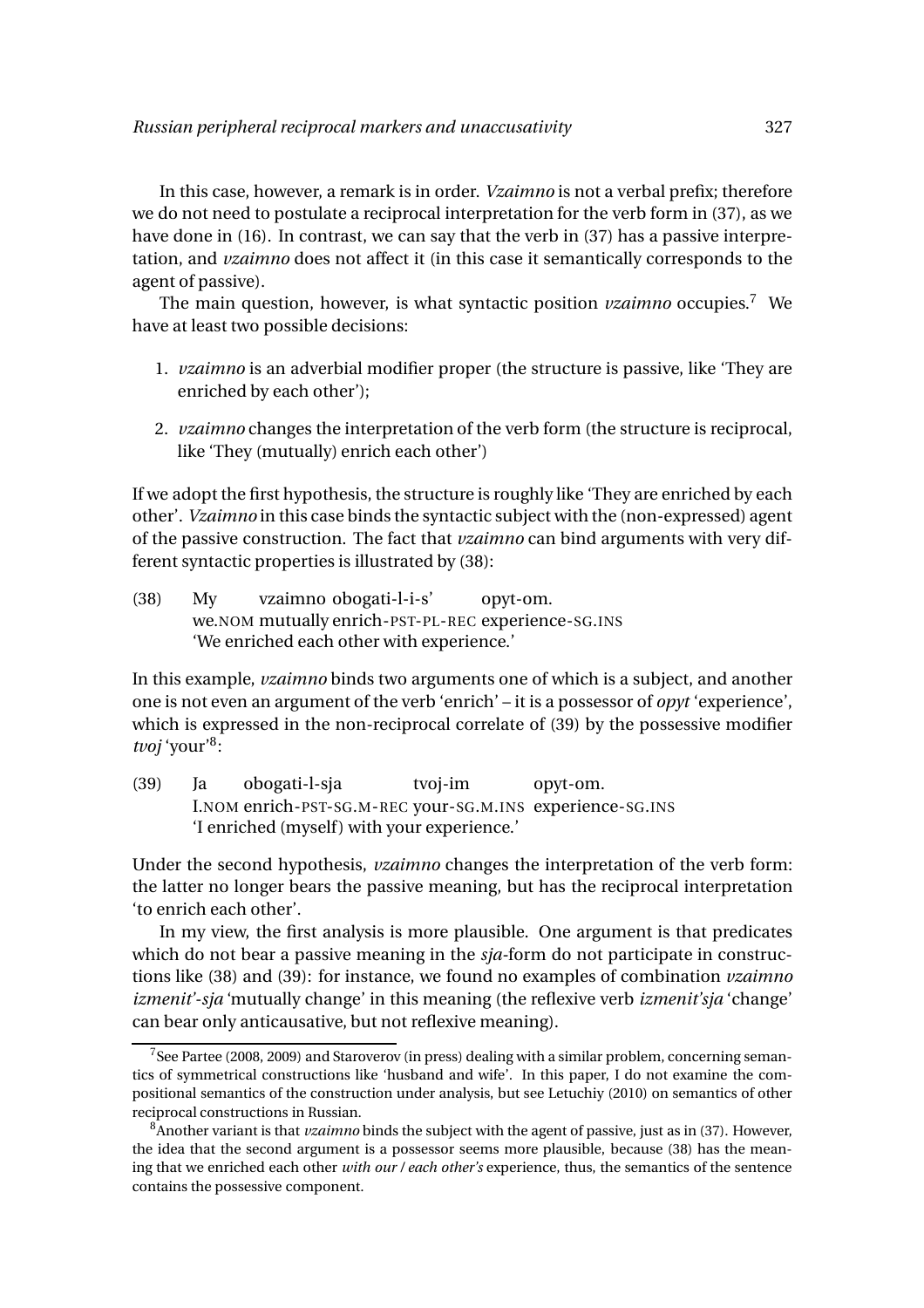The distinction between passive and anticausative is obvious for this case. Only passives, but not anticausatives, are compatible with agentive NP in the instrumental case cf. (38) and (40) which is ungrammatical:

(40) \*Situacij-a situation-SG.NOM change-PST-SG.M-DEC negotiations-PL.INS izmeni-l-a-s' peregovor-ami. Intended: 'The situation changed as a result of negotiations'

If *vzaimno* changed the reading of *-sja* and carried a reciprocal meaning, there would be no distinction of this sort between passive and anticausative. Therefore, in examples like (37) and (38) *vzaimno-* is a modifier which does not yield a reciprocal interpretation to the verb form.

# **3.2 Further towards reciprocity: reciprocal interpretation of** *svoj* **'own'**

However, there is an interesting feature of *vzaimno* which make its analysis as a pure modifier doubtful, namely that this adverbial can change the interpretation of the possessive reflexive pronoun *svoj* 'own'.

| (41) | Vuz-y                                                                   |  | v Čexi-i vzaimno priznaj-ut                                   | svoj-i |
|------|-------------------------------------------------------------------------|--|---------------------------------------------------------------|--------|
|      |                                                                         |  | university-NOM.PL in Czech mutually accept-PRS.3PL own-PL.ACC |        |
|      | ekzamen-y i začet-y.                                                    |  |                                                               |        |
|      | exam-PL.ACC and test-PL.ACC                                             |  |                                                               |        |
|      | 'Czech universities accept (results of) exams and tests of each other'. |  |                                                               |        |
|      |                                                                         |  |                                                               |        |

(42) Eti this-PL.NOM group-PL.NOM can-PRS.3SG mutually respect-INF own-PL.ACC grupp-y mog-ut vzaimno uvaža-t' svoj-i različii-a. distinction-PL.ACC 'These groups can mutually respect their distinctions.'

The Russian pronoun *svoj* is much similar to English *one's own*. However, (41) should not mean that each university accepts the results of its own its exams and tests. To the contrary, the author wants to say that each university accepts exams and tests of other universities. In other words, *svoj* bears a reciprocal interpretation when used together with *vzaimno*.

However, in my opinion, this reciprocal interpretation is not really reciprocal as it may seem. It is rather plausible to say that *svoj* has a usual reflexive interpretation in (41) and (42). *Vzaimno* only makes one type of interpretation of reflexive more plausible than the other one.

Let us speak of two interpretations of reflexives: collective and individual. In constructions with plural subject and reflexive marker, individual interpretation occurs when each subject is co-referent with different individual object, whereas under the collective interpretation, the whole class of subjects is co-referent with one class of objects. For instance, the sentence *John and his wife saw their parents on TV* most probably has the individual interpretation (John and his wife has different parents). In contrast, for *John and his brother saw their parents on TV*, the collective interpretation is accessible: it is possible that John and his brother together watched TV and saw their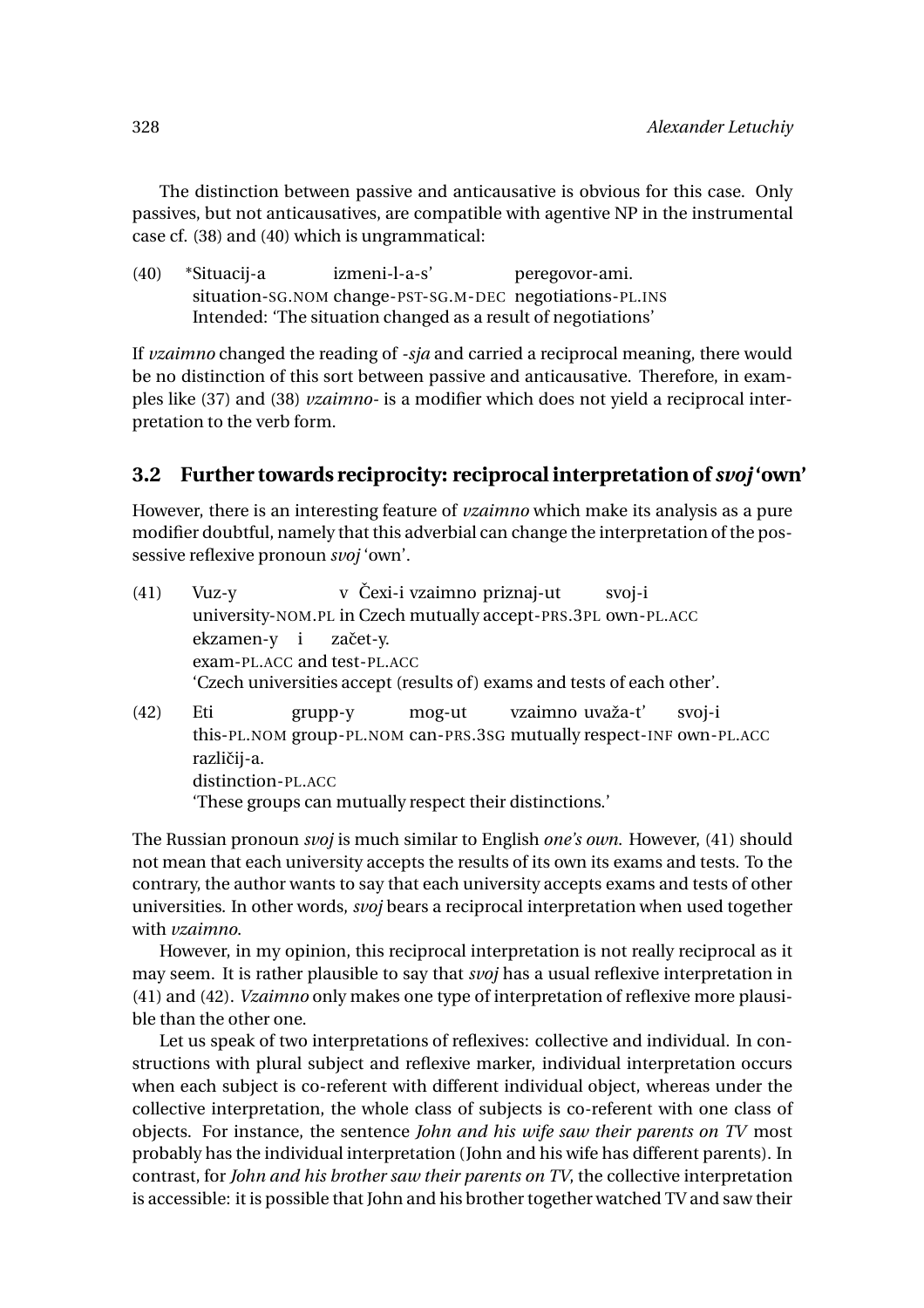parents in one TV show.

In sentence like (43), mainly the individual reading is accessible:

(43) Vuz-y university-NOM.PL in Czech defend-PRS.3PL own-PL.ACC student-SG.GEN v Čexi-i zaščiščaj-ut svoj-ix student-ov 'Czech universities defend their students'.

For (43), the reading that the whole set of universities defend students of all these universities (for instance, if someone studies at St. Charles University, other Czech universities will also defend him) is maybe possible, but rather rare. The main reading is that each of the universities defends its own students, but not the students of other universities.

However, this reading is incompatible with *vzaimno*. This is why in (41) and (42), the individual reading changes to the collective one – thus, *svoj* does not bear any specific reciprocal semantics.

The collective reading is particularly clear in (42). Of course, the sentence cannot mean that each of the groups respects its own distinctions. Moreover, the notion of distinction itself is only defined when there are several distinct objects (on one element, it is not defined). Therefore, the sentence means something like 'The whole set of groups can respect their (of the whole set) distinctions', with the collective reading, and *vzaimo-* bears the reciprocal component.

In (43), even with collective reading, the meaning is that all universities defend their students. The difference between (43) in collective reading and (42) is that (42) means that each university defends *students of other universities*, whereas in (43), in collective reading, each university defends *students of all universities,* including its own students.

# **4 Conclusions**

In the present paper, I analyzed the properties of Russian reciprocal markers *vzaimo*and *vzaimno*. I have shown that, although these markers have been ignored by linguists and belong mainly to formal style, they have very interesting properties which can help us in understanding reciprocal meaning as such.

The common feature of the markers under analysis is that they cannot be the sole reciprocal marker when used with finite verb forms. However, *vzaimo-* can serve as the sole reciprocal marker when used with participles and nouns.

The prefix *vzaimo-* must be accompanied with the detransitivizer *-sja* or the reciprocal pronoun *drug druga* 'each other'. The adverbial *vzaimno* can also be supported by *-sja* and *drug druga*, but also by the reflexive possessive pronoun *svoj* 'own'. I tried to show that all these variants must be analyzed differently.

The first two variants, namely with *-sja* and *drug druga*, let us propose the distinction between *syntactic reciprocal markers* and *semantic reciprocal markers* (*drug druga* belongs to the first group, and *vzaimo-* to the second one). *Syntactic reciprocal markers* not only introduce a reciprocal component into the meaning of the sentence, but also change valency structure of the verb: the verb no longer is transitive, and the subject position is occupied by the NP (usually in plural) referring to all participants of the reciprocal relation.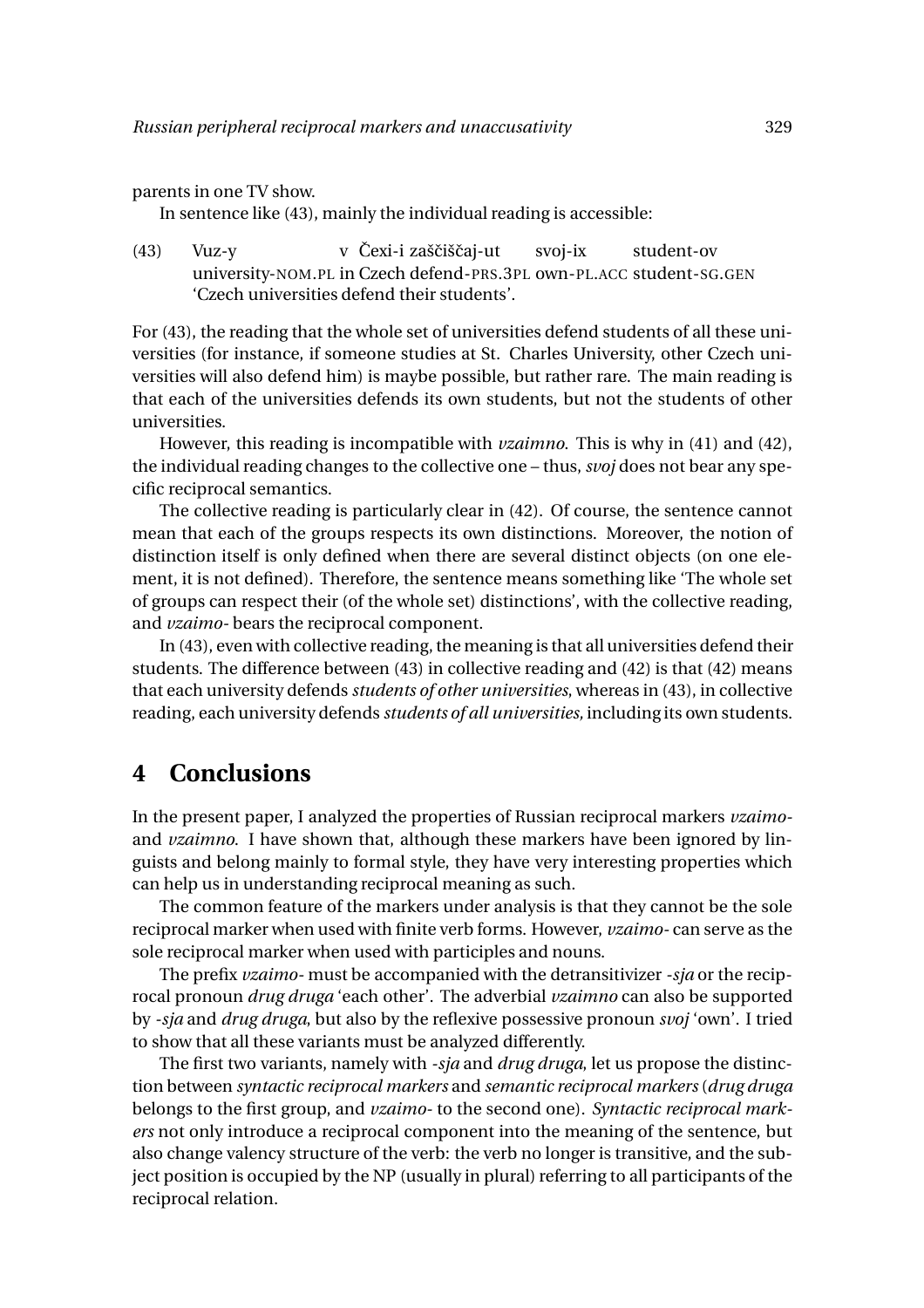In contrast, semantic reciprocal markers only add the reciprocal meaning component, but do not bear a valency-changing function. They cannot make the verb intransitive by themselves. They need the support of syntactic markers to carry out necessary syntactic changes.

An important fact is that the semantic reciprocal markers cannot exist without syntactic ones. Sentences like 'Peter mutually kisses Maria' are impossible in Russian, just as in English. I proposed that this is due to an independent principle which say that grammatically-marked reciprocals cannot be 'usual' transitive verbs in Russian: **No grammatically marked reciprocal verb in Russian can govern one participant of reciprocal relation as a subject, and the other one as a direct object.** This of course does not mean that reciprocal verbs cannot be transitive: in constructions with *drug druga* they are, but the subject position is occupied by a plural or group noun denoting the whole set of participants of the reciprocal relation. Therefore, if the verb is a grammatically marked reciprocal, it should also follow the 'reciprocal' syntactic pattern: the set of participants should occupy only one argument position. I showed that this constraint is similar to Grimshaw's well-formedness constraint. The constraint allowed me to show that *-sja* does not bear the reciprocal function in *vzaimo-*derivatives, but functions as a pure detransitivizer.

Finally, an important fact is that semantic markers can influence the meaning of non-reciprocal markers. As I showed, the adverb *vzaimno* which is syntactically a pure optional modifier, nevertheless changes the reading of the reflexive possessive pronoun *svoj*. I proposed that the meaning of *svoj* cannot be **reciprocal** – it is rather a collective reading of reflexive. This is the sole reading which is possible with *vzaimno*, whereas without *vzaimno svoj* mostly denotes individual reflexivity, and only rarely collective reflexivity.

Let me repeat that optional semantic markers in the world's languages cannot be ignored, since in some cases, such as (16) in Russian, they become the main markers of reciprocity, though syntactically they must be supported with syntactic markers.

## **References**

- Ackerman, Farrell, and John Moore. 2001. *Proto-properties and grammatical encoding.* Stanford: CSLI Publications.
- Alexiadou, Artemis, and Elena Anagnostopolou. 2004. Voice-Morphology in the Causative-Inchoative Alternation: Evidence for a Non-Unified Structural Analysis of Unaccusatives. In: A. Alexiadou, E. Anagnostopolou and M. Everaert (eds). *The Unaccusativity Puzzle*, 114-136*.* Oxford: OUP.
- Alexiadou, Artemis. 2001. *Functional Structure in Nominals: Nominalization and Ergativity.* Amsterdam: John Benjamins.
- Baranov, Kharlampij K. 1996. *Arabsko-russkij slovar'* [Arabic-Russian Dictionary]*.* Moscow: Russkij jazyk.

Dimitriadis, Alexis. Ms. *Discontinuous reciprocals.* Utrecht Institute of Linguistics OTS.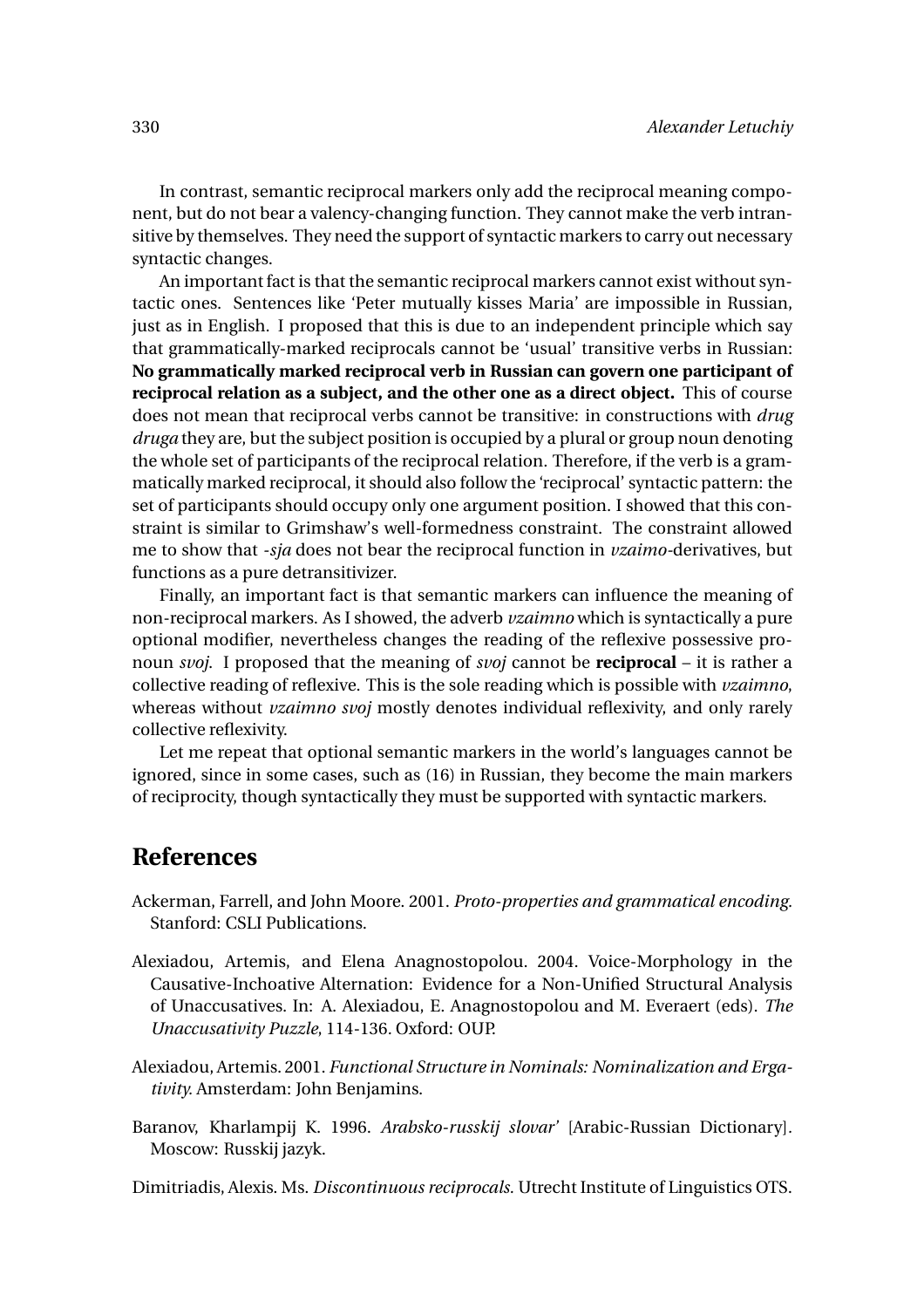- Embick, David. 2004. Unaccusative Syntax and Verbal Alternations. In: A. Alexiadou, E. Anagnostopolou, and M. Everaert (eds). *The Unaccusativity Puzzle*, 137-158*.* Oxford: **OUP.**
- Grimshaw, Jane. 1990. *Argument structure*. Cambridge: MIT Press.
- Janko-Trinickaja, Nadija A. 1967. *Vozvratnyje glagoly v russkom jazyke* [Reflexive verbs in Russian]. Moscow: Nauka.
- Kemmer, Susanne. 1993. *The Middle Voice*. Amsterdam: John Benjamins.
- Knjazev, Yuri P. 2007. Reciprocals in Russian. In: V.P. Nedjalkov, E.Š. Geniušiene, and ˙ Z. Guentchéva (eds). *Reciprocal constructions (Typological Studies in Language 71*). 673-708. Amsterdam: Benjamins.
- Letuchiy, Alexander B. 2007. Reciprocals, reflexives, comitatives and sociatives in Adyghe. In: V.P. Nedjalkov, E.Š. Geniušienė, and Z. Guentch**Ãľ** va (eds). *Reciprocal constructions (Typological Studies in Language* 71*)*. 773-811. Amsterdam: Benjamins.
- Letuchiy, Alexander B. 2010. Double reciprocals in Russian: What do they really mean and why. In: G. Zybatow, Ph. Dudchuk, S. Minor and E. Pshehotskaya eds). *Formal Studies in Slavic Linguistics* [*Linguistik International*, v. 25]. Frankfurt-am-Mein: Peter Lang.
- Mithun, Marianne. 1991. Active/agentive case marking and its motivations. *Language* 67.3. 510-546.
- Nedjalkov, Vladimir P., and Emma Š. Geniušienė. 2007. Questionnaire on reciprocals. In: V.P. Nedjalkov, E.Š. Geniušienė, and Z. Guentch**Ãľ** va (eds). *Reciprocal constructions (Typological Studies in Language* 71*)*. 379-434. Amsterdam: Benjamins.
- Perlmutter, David. 1978. Impersonal passives and unaccusativity hypothesis*. Proceedings of the 4th Annual meeting of the Berkeley linguistic society*, 157-189. Chicago: Berkeley University.
- Reinhart, Tanya, and Tal Siloni. 2004. Against an Unaccusative Analysis of Reflexives. In: A. Alexiadou, E. Anagnostopolou and M. Everaert (eds). *The Unaccusativity Puzzle*, 159-180*.* Oxford: OUP.
- Rosen, Carol. 1984. The Interface between Semantic Roles and Initital Grammatical Relations. In: D. Perlmutter and C. Rosen (eds). *Studies in Relational Grammar 2.* Chicago: Chicago University Press. 38-77.
- Partee, Barbara H. 2008. Symmetry and symmetrical predicates. In: A.E. Kibrik et al. (eds). *Computational Linguistics and Intellectual Technologies: Papers from the International Conference "DIALOGUE" (2008), Issue 7 (14)*. 606-611. Moscow: Institut Problem Informatiki.